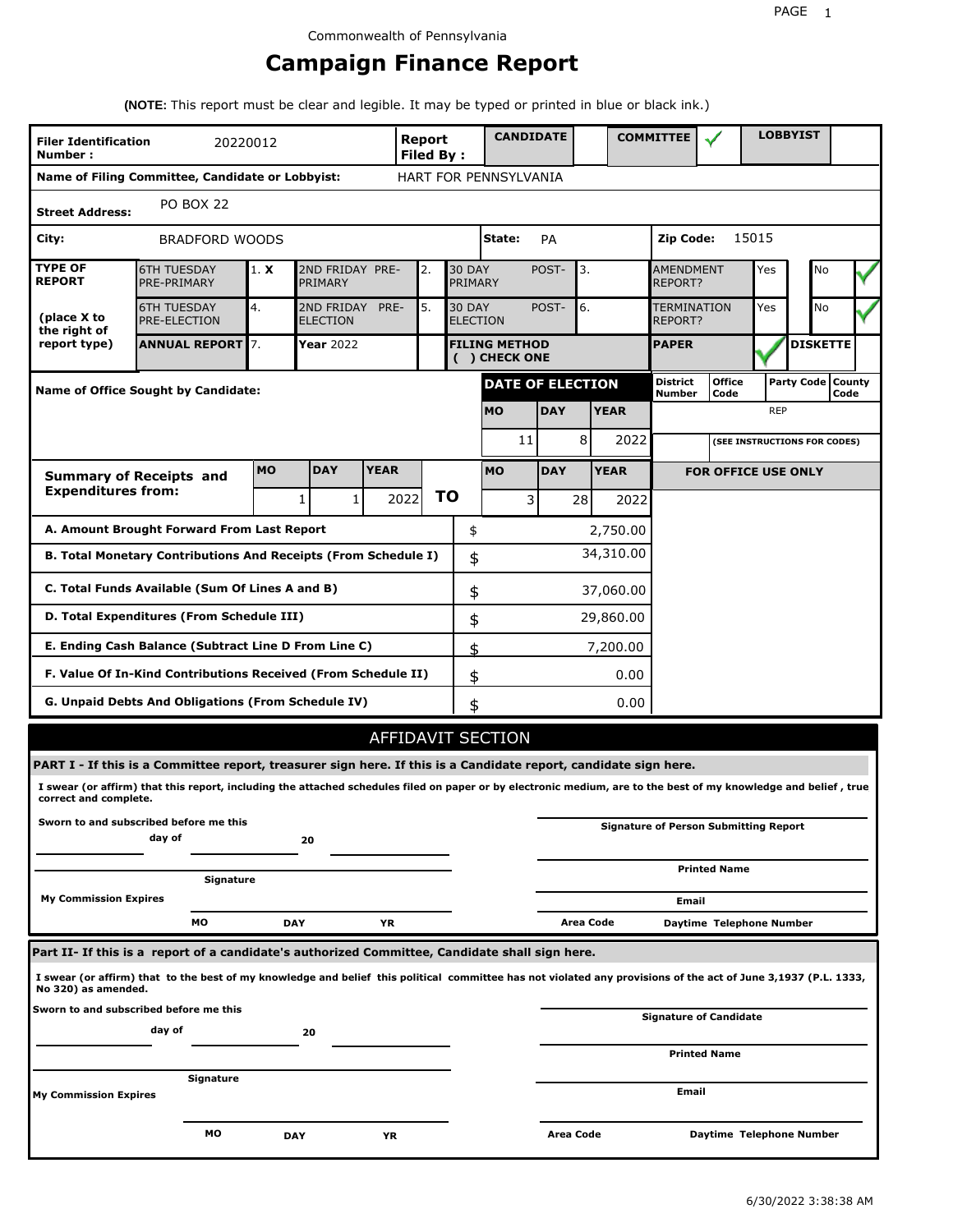## **SCHEDULE I CONTRIBUTIONS AND RECEIPTS**

**Detailed Summary Page**

| <b>Name of Filing Committee or Candidate</b>                                                                                                                                                | <b>Reporting Period</b> |                |                 |
|---------------------------------------------------------------------------------------------------------------------------------------------------------------------------------------------|-------------------------|----------------|-----------------|
| <b>HART FOR PENNSYLVANIA</b>                                                                                                                                                                | From:                   | $1/1/2022$ To: | 3/28/2022       |
| 1. Unitemized Contributions Received - \$50.00 or Less Per Contributor                                                                                                                      |                         |                |                 |
| <b>TOTAL for the Reporting Period</b>                                                                                                                                                       |                         | (1)            | \$<br>910.00    |
| 2. Contributions Received - \$50.01 To \$250.00 (From Part A and Part B)                                                                                                                    |                         |                |                 |
| <b>Contributions Received From Political Committees (Part A)</b>                                                                                                                            |                         |                | \$<br>0.00      |
| All Other Contributions (Part B)                                                                                                                                                            |                         |                | \$<br>4,900.00  |
| <b>TOTAL for the Reporting Period</b>                                                                                                                                                       |                         | (2)            | \$<br>4,900.00  |
|                                                                                                                                                                                             |                         |                |                 |
| 3. Contributions Received Over \$250.00 (From Part C and Part D)                                                                                                                            |                         |                |                 |
| <b>Contributions Received From Political Committees (Part C)</b>                                                                                                                            |                         |                | \$<br>1,500.00  |
| All Other Contributions (Part D)                                                                                                                                                            |                         |                | \$<br>27,000.00 |
| <b>TOTAL for the Reporting Period</b>                                                                                                                                                       |                         | (3)            | \$<br>28,500.00 |
| 4. Other Receipts, Refunds, Interest Earned, Returned Checks, Etc. (From Part E)                                                                                                            |                         |                |                 |
| <b>TOTAL for the Reporting Period</b>                                                                                                                                                       |                         | (4)            | \$<br>0.00      |
|                                                                                                                                                                                             |                         |                |                 |
| Total Monetary Contributions and Receipts During this Reporting Period (Add and enter amount<br>totals from Boxes 1,2,3 and 4; also enter this amount on Page1, Report Cover Page, Item B.) |                         |                | \$<br>34,310.00 |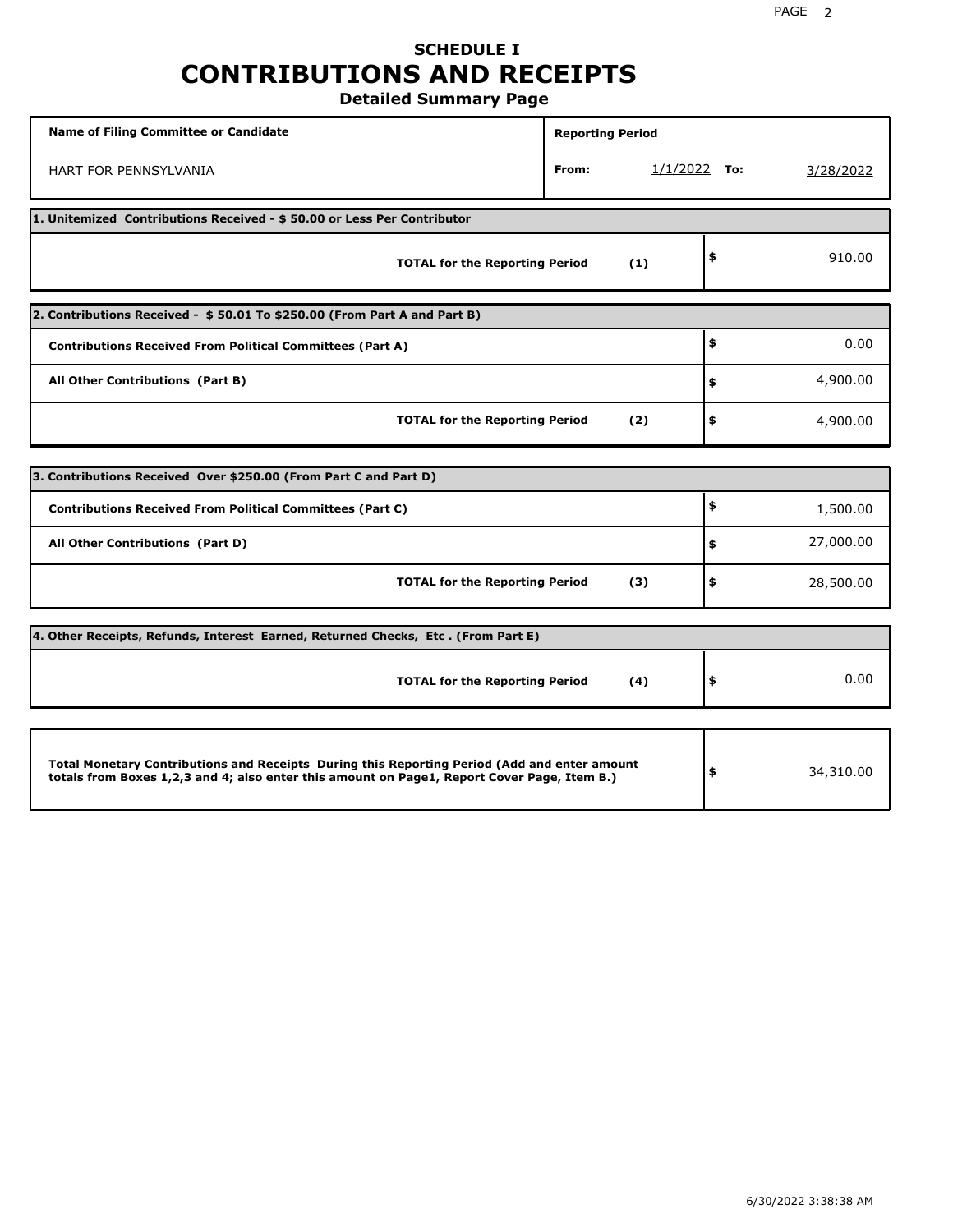## **PART A CONTRIBUTIONS RECEIVED FROM POLITICAL COMMITTEES**

**\$50.01 TO \$250.00**

 **Use this Part to itemize only contributions received from political committees with an aggregate value from \$50.01 to \$250.00 in the reporting period.**

| Name of Filing Committee or Candidate      |                                                                              |                   | <b>Reporting Period</b> |             |             |     |                   |
|--------------------------------------------|------------------------------------------------------------------------------|-------------------|-------------------------|-------------|-------------|-----|-------------------|
|                                            |                                                                              |                   | From:                   |             | To:         |     |                   |
|                                            |                                                                              |                   |                         | <b>DATE</b> |             |     | <b>AMOUNT</b>     |
| <b>Full Name of Contributing Committee</b> |                                                                              |                   | <b>MO</b>               | <b>DAY</b>  | <b>YEAR</b> |     |                   |
| <b>Mailing Address</b>                     |                                                                              |                   |                         |             |             | \$  | 0.00              |
| City                                       | <b>State</b>                                                                 | Zip Code (Plus 4) |                         |             |             |     |                   |
|                                            |                                                                              |                   |                         |             |             |     | <b>PAGE TOTAL</b> |
|                                            | Enter Grand Total of Part A on Schedule I, Detailed Summary Page, Section 2. |                   |                         |             |             | ∣\$ | 0.00              |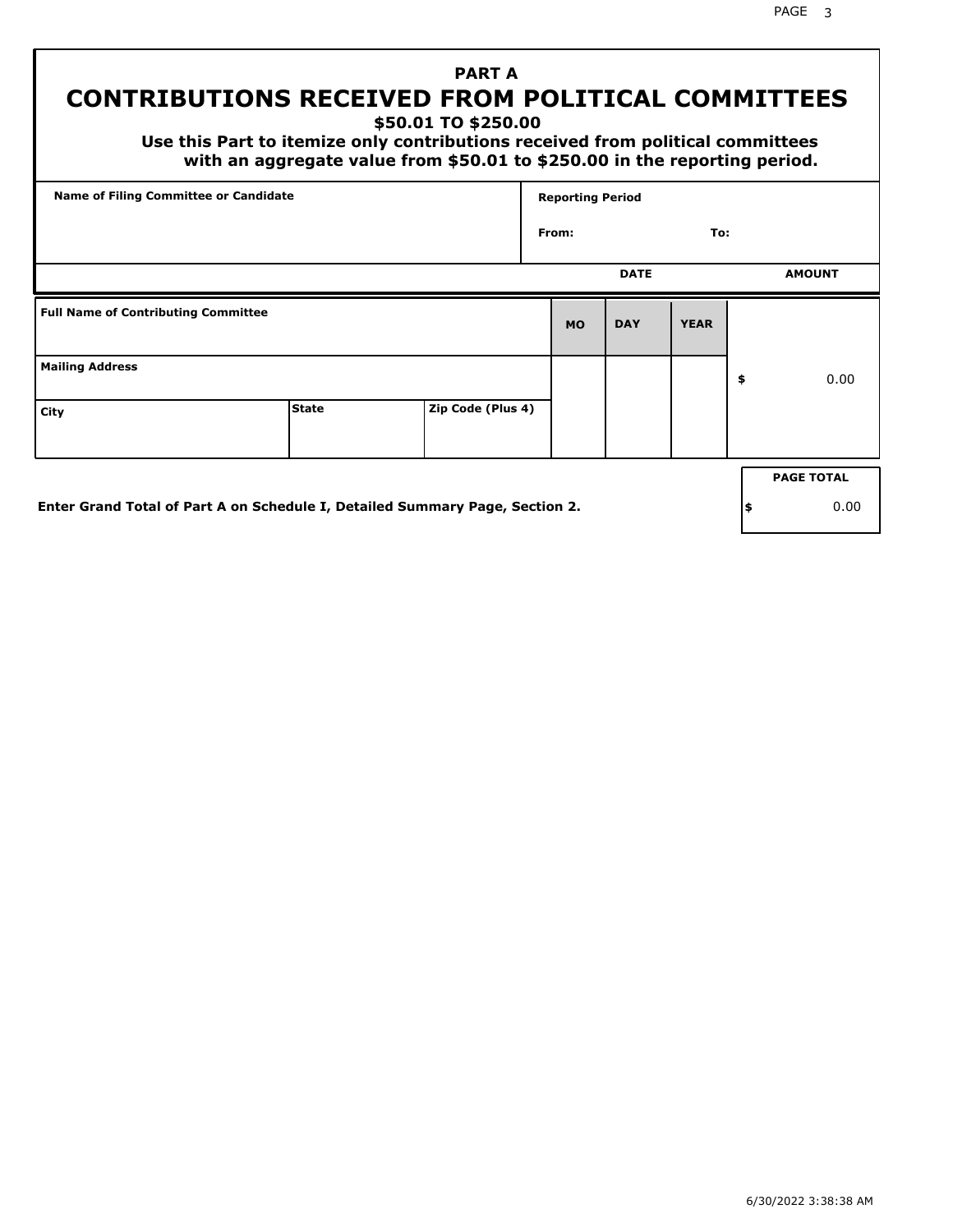| Use this Part to itemize all other contributions with an aggregate value from |                    | <b>PART B</b><br><b>ALL OTHER CONTRIBUTIONS</b><br>\$50.01 TO \$250.00<br>\$50.01 to \$250.00 in the reporting period.<br>(Exclude contributions from political committees reported in Part A) |                         |             |                |               |
|-------------------------------------------------------------------------------|--------------------|------------------------------------------------------------------------------------------------------------------------------------------------------------------------------------------------|-------------------------|-------------|----------------|---------------|
| <b>Name of Filing Committee or Candidate</b>                                  |                    |                                                                                                                                                                                                | <b>Reporting Period</b> |             |                |               |
| HART FOR PENNSYLVANIA                                                         |                    |                                                                                                                                                                                                | From:                   |             | $1/1/2022$ To: | 3/28/2022     |
|                                                                               |                    |                                                                                                                                                                                                |                         | <b>DATE</b> |                | <b>AMOUNT</b> |
| <b>Full Name of Contributor</b><br><b>LORI CESTRA</b>                         |                    |                                                                                                                                                                                                | <b>MO</b>               | <b>DAY</b>  | <b>YEAR</b>    |               |
| <b>Mailing Address</b><br>310 PINE VALLEY                                     |                    |                                                                                                                                                                                                |                         |             |                | \$<br>200.00  |
| City                                                                          | <b>State</b>       | Zip Code (Plus 4)                                                                                                                                                                              | $\mathbf{1}$            | 20          | 2022           |               |
| <b>BRIDGEVILLE</b>                                                            | PA                 | 15017                                                                                                                                                                                          |                         |             |                |               |
| <b>Full Name of Contributor</b><br><b>JAMES MCDONOUGH</b>                     |                    |                                                                                                                                                                                                | <b>MO</b>               | <b>DAY</b>  | <b>YEAR</b>    |               |
| <b>Mailing Address</b><br>830 ROYAL DR. # 182                                 |                    |                                                                                                                                                                                                |                         |             |                | \$<br>100.00  |
| City<br><b>SOUTH PARK</b>                                                     | <b>State</b><br>PA | Zip Code (Plus 4)<br>15129                                                                                                                                                                     | $\mathbf{1}$            | 5           | 2022           |               |
| <b>Full Name of Contributor</b><br><b>SAM ZACHARIAS</b>                       |                    |                                                                                                                                                                                                | <b>MO</b>               | <b>DAY</b>  | <b>YEAR</b>    |               |
| <b>Mailing Address</b><br>891 VALLEYVIEW RD.                                  |                    |                                                                                                                                                                                                |                         |             |                | 250.00<br>≯   |
| City<br>PITTSBURGH                                                            | <b>State</b>       | Zip Code (Plus 4)                                                                                                                                                                              | 2                       | 28          | 2022           |               |
|                                                                               | PA                 | 15243                                                                                                                                                                                          |                         |             |                |               |
| <b>Full Name of Contributor</b><br>ALFRED NOGRADY                             |                    |                                                                                                                                                                                                | <b>MO</b>               | <b>DAY</b>  | <b>YEAR</b>    |               |
| <b>Mailing Address</b><br>111 MCKELVEY                                        |                    |                                                                                                                                                                                                |                         |             |                | \$<br>250.00  |
| City<br>PITTSBURGH                                                            | <b>State</b><br>PA | Zip Code (Plus 4)<br>15218                                                                                                                                                                     | 3                       | 17          | 2022           |               |
| <b>Full Name of Contributor</b><br>JOSEPH DISERRO                             |                    |                                                                                                                                                                                                | <b>MO</b>               | <b>DAY</b>  | <b>YEAR</b>    |               |
| <b>Mailing Address</b><br>130 GREENBRIER DR.                                  |                    |                                                                                                                                                                                                |                         |             |                | \$<br>250.00  |
| City<br>CARNEGIE                                                              | <b>State</b><br>PA | Zip Code (Plus 4)<br>15106                                                                                                                                                                     | 3                       | 14          | 2022           |               |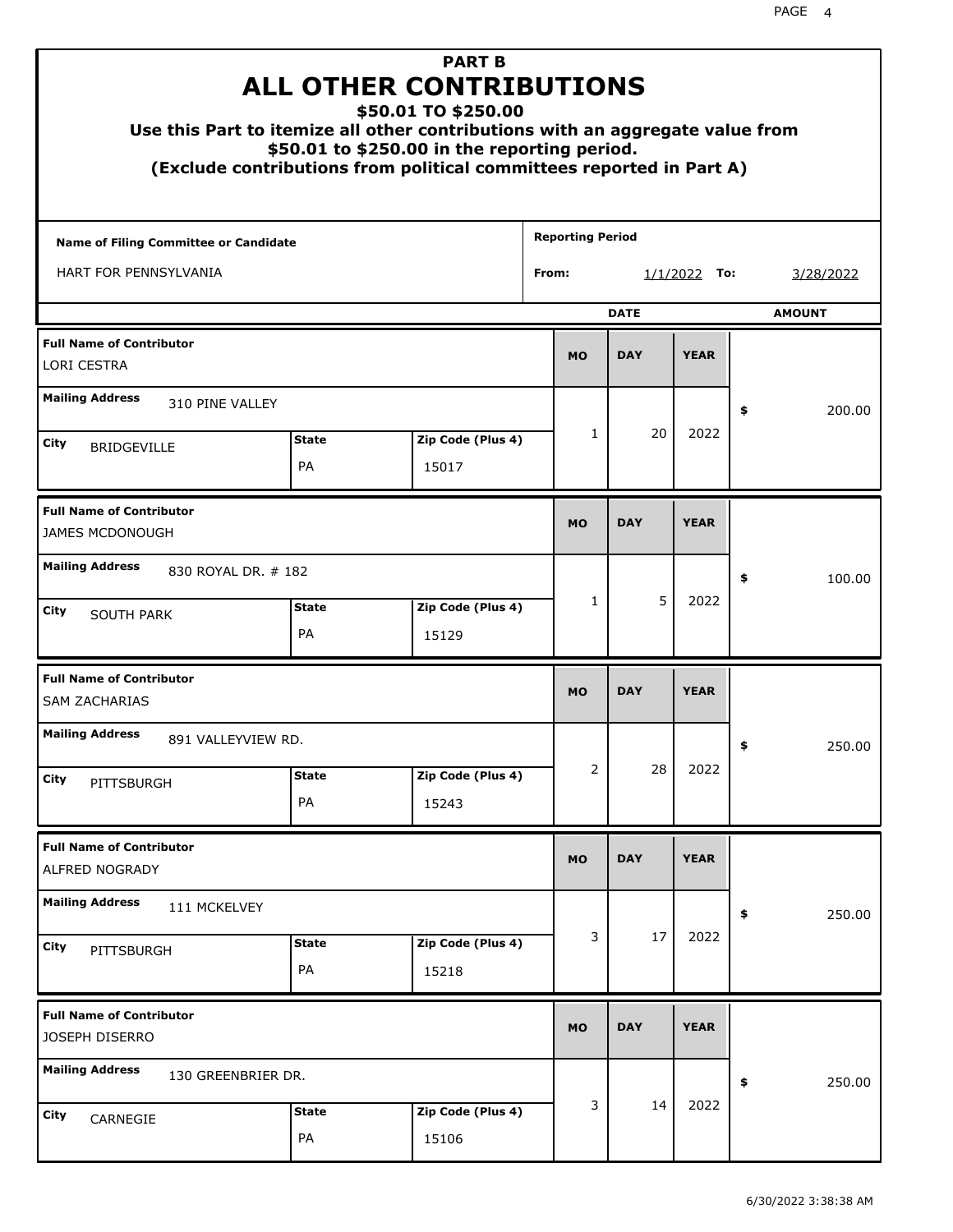| <b>Full Name of Contributor</b><br>HOLLY HECKATHORNE            |                    |                            | <b>MO</b>      | <b>DAY</b> | <b>YEAR</b> |              |
|-----------------------------------------------------------------|--------------------|----------------------------|----------------|------------|-------------|--------------|
| <b>Mailing Address</b><br>302 N. BETHLEHEM PIKE                 |                    |                            |                |            |             | 250.00<br>\$ |
| City<br>FT. WASHINGTON                                          | <b>State</b><br>PA | Zip Code (Plus 4)<br>19031 | 2              | 11         | 2022        |              |
| <b>Full Name of Contributor</b><br><b>DARRYL AUDIA</b>          |                    |                            | <b>MO</b>      | <b>DAY</b> | <b>YEAR</b> |              |
| <b>Mailing Address</b><br>635 CAMERON RD.                       |                    |                            |                |            |             | 250.00<br>\$ |
| City<br><b>NEW CASTLE</b>                                       | <b>State</b><br>PA | Zip Code (Plus 4)<br>16101 | $\overline{2}$ | 18         | 2022        |              |
| <b>Full Name of Contributor</b><br><b>SEAN KESLER</b>           |                    |                            | <b>MO</b>      | <b>DAY</b> | <b>YEAR</b> |              |
| <b>Mailing Address</b><br>327 PINE ST.<br>City<br><b>BEAVER</b> | <b>State</b><br>PA | Zip Code (Plus 4)<br>15009 | 3              | 3          | 2022        | 250.00<br>\$ |
|                                                                 |                    |                            |                |            |             |              |
| <b>Full Name of Contributor</b><br>PAUL HOOLAHAN                |                    |                            | <b>MO</b>      | <b>DAY</b> | <b>YEAR</b> |              |
| <b>Mailing Address</b><br>310 FREY DR.                          |                    |                            |                |            |             | 250.00<br>\$ |
| City<br>WEXFORD                                                 | <b>State</b><br>PA | Zip Code (Plus 4)<br>15090 | 3              | 3          | 2022        |              |
| <b>Full Name of Contributor</b><br>JOSEPH MURPHY                |                    |                            | MO             | <b>DAY</b> | <b>YEAR</b> |              |
| <b>Mailing Address</b><br>310 GRANT ST. # 3309                  |                    |                            |                |            |             | 200.00<br>\$ |
| City<br>PITTSBURGH                                              | <b>State</b><br>PA | Zip Code (Plus 4)<br>15219 | $\mathbf{1}$   | 5          | 2022        |              |
| <b>Full Name of Contributor</b><br>ANN HUNT                     |                    |                            | <b>MO</b>      | <b>DAY</b> | <b>YEAR</b> |              |
| <b>Mailing Address</b><br><b>6 THE KNOB</b>                     |                    |                            | 2              | 24         | 2022        | 150.00<br>\$ |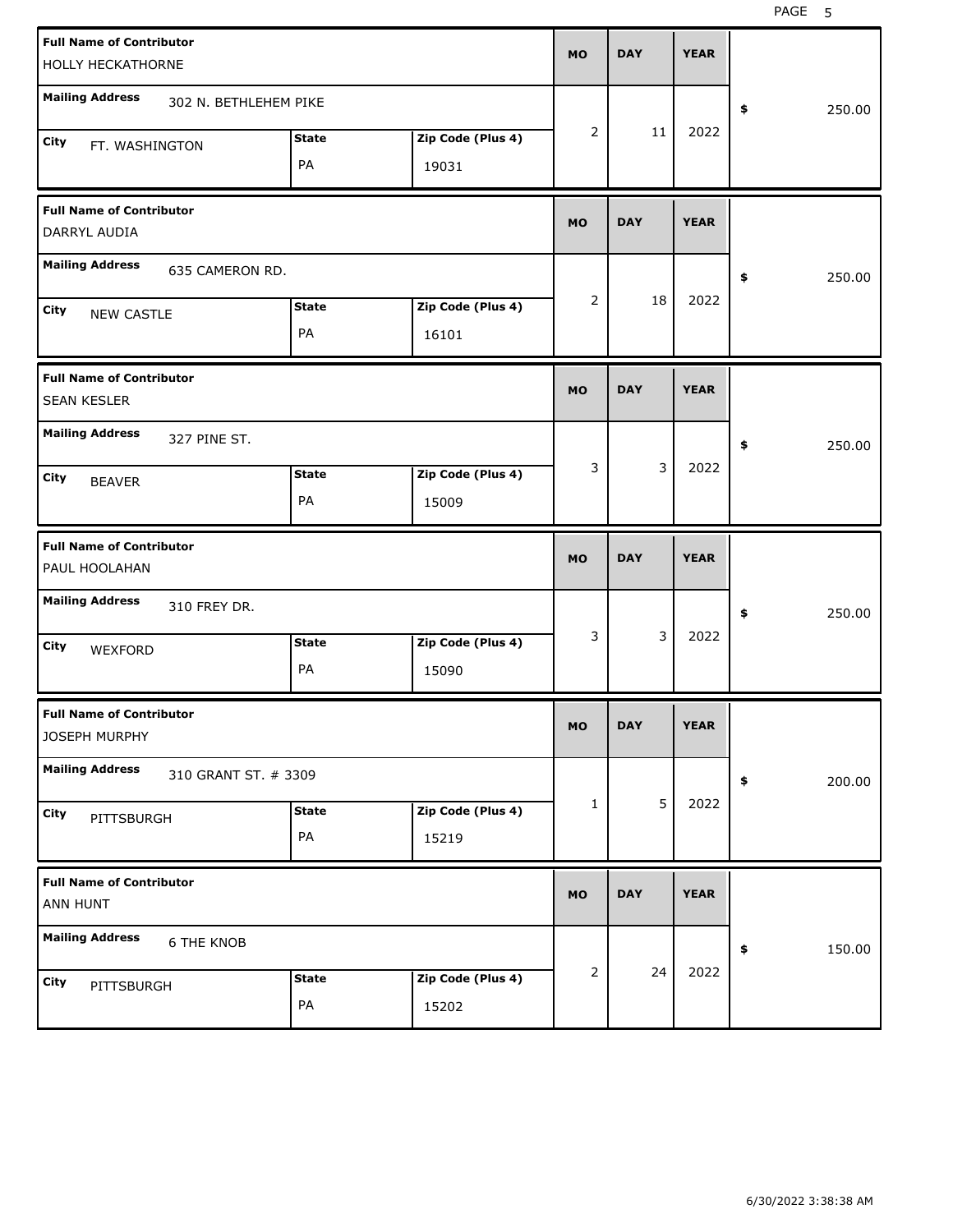| <b>Full Name of Contributor</b><br>JAMES GOODWIN     |              |                   | <b>MO</b>    | <b>DAY</b> | <b>YEAR</b> |              |
|------------------------------------------------------|--------------|-------------------|--------------|------------|-------------|--------------|
| <b>Mailing Address</b><br>311 CASE AVE.              |              |                   |              |            |             | 100.00<br>\$ |
| City<br>SHARON                                       | <b>State</b> | Zip Code (Plus 4) | 3            | 14         | 2022        |              |
|                                                      | PA           | 16146             |              |            |             |              |
| <b>Full Name of Contributor</b><br>LOIS SCHULTZ      |              |                   | <b>MO</b>    | <b>DAY</b> | <b>YEAR</b> |              |
| <b>Mailing Address</b><br>151 PINE RD.               |              |                   |              |            |             | 100.00<br>\$ |
| City<br>PITTSBURGH                                   | <b>State</b> | Zip Code (Plus 4) | $\mathbf{1}$ | 20         | 2022        |              |
|                                                      | PA           | 15237             |              |            |             |              |
| <b>Full Name of Contributor</b><br>EDWARD WIELGUS    |              |                   | <b>MO</b>    | <b>DAY</b> | <b>YEAR</b> |              |
| <b>Mailing Address</b><br>150 RICHMOND CIR.          |              |                   |              |            |             | \$<br>100.00 |
| City<br>PITTSBURGH                                   | <b>State</b> | Zip Code (Plus 4) | 3            | 14         | 2022        |              |
|                                                      | PA           | 15237             |              |            |             |              |
|                                                      |              |                   |              |            |             |              |
| <b>Full Name of Contributor</b><br>SERRIN FOSTER     |              |                   | <b>MO</b>    | <b>DAY</b> | <b>YEAR</b> |              |
| <b>Mailing Address</b><br>6036 HAVERHILL CT.         |              |                   |              |            |             | 100.00<br>\$ |
| City                                                 | <b>State</b> | Zip Code (Plus 4) | 3            | 16         | 2022        |              |
| SPRINGFIELD                                          | VA           | 22152             |              |            |             |              |
| <b>Full Name of Contributor</b><br>TAMMY BECKARIS    |              |                   | <b>MO</b>    | DAY        | <b>YEAR</b> |              |
| <b>Mailing Address</b><br>111 FOXWOOD DR.            |              |                   |              |            |             | 100.00<br>\$ |
| City                                                 | <b>State</b> | Zip Code (Plus 4) | 3            | 25         | 2022        |              |
| WEXFORD                                              | PA           | 15090             |              |            |             |              |
| <b>Full Name of Contributor</b><br><b>DAN ALTMAN</b> |              |                   | <b>MO</b>    | <b>DAY</b> | <b>YEAR</b> |              |
| <b>Mailing Address</b><br>102 SHADOW RIDGE DR.       |              |                   |              |            |             | 100.00<br>\$ |
| City<br>PITTSBURGH                                   | <b>State</b> | Zip Code (Plus 4) | 3            | 28         | 2022        |              |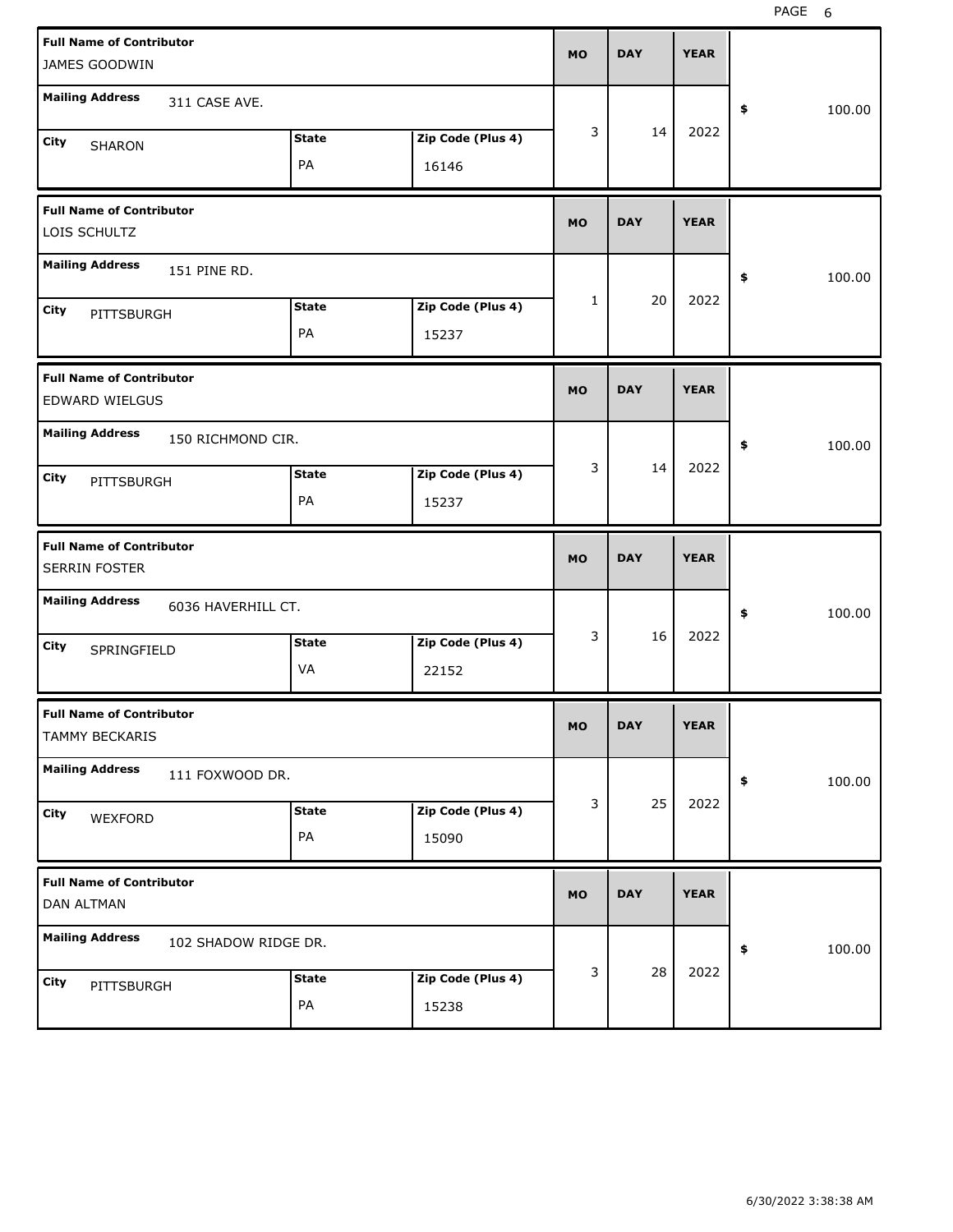| <b>Full Name of Contributor</b><br>DAN ALTMAN                     | <b>MO</b>          | <b>DAY</b>                 | <b>YEAR</b> |                |             |              |
|-------------------------------------------------------------------|--------------------|----------------------------|-------------|----------------|-------------|--------------|
| <b>Mailing Address</b><br>102 SHADOW RIDGE DR.                    |                    |                            |             |                |             | \$<br>100.00 |
| City<br>PITTSBURGH                                                | <b>State</b><br>PA | Zip Code (Plus 4)<br>15238 | 1           | 7              | 2022        |              |
| <b>Full Name of Contributor</b><br>DIANA FALTOT - RITTMAN         |                    |                            | <b>MO</b>   | <b>DAY</b>     | <b>YEAR</b> |              |
| <b>Mailing Address</b><br>766 VILLAGE DR.                         |                    |                            |             |                |             | 100.00<br>\$ |
| City<br>PITTSBURGH                                                | <b>State</b><br>PA | Zip Code (Plus 4)<br>15237 | 2           | 24             | 2022        |              |
| <b>Full Name of Contributor</b><br>JONATHON HAVENSCHILD           |                    |                            | <b>MO</b>   | <b>DAY</b>     | <b>YEAR</b> |              |
| <b>Mailing Address</b><br>220 20TH ST. # 212<br>City<br>ARLINGTON | <b>State</b><br>VA | Zip Code (Plus 4)<br>22202 | 1           | $\mathbf{1}$   | 2022        | 100.00<br>\$ |
|                                                                   |                    |                            |             |                |             |              |
| <b>Full Name of Contributor</b><br>MATT HOWELL                    |                    |                            | <b>MO</b>   | <b>DAY</b>     | <b>YEAR</b> |              |
| <b>Mailing Address</b><br>8988 EASTVIEW DR.                       |                    |                            |             |                |             | 100.00<br>\$ |
| City<br><b>ALLISON PARK</b>                                       | <b>State</b><br>PA | Zip Code (Plus 4)<br>15101 | 1           | $\mathbf{1}$   | 2022        |              |
| <b>Full Name of Contributor</b><br>FRANCES BROWN                  |                    |                            | <b>MO</b>   | <b>DAY</b>     | <b>YEAR</b> |              |
| <b>Mailing Address</b><br>10 CHESTNUT ST.                         |                    |                            |             |                |             | \$<br>100.00 |
| City<br>NATRONA HEIGHTS                                           | <b>State</b><br>PA | Zip Code (Plus 4)<br>15065 | 1           | 5              | 2022        |              |
| <b>Full Name of Contributor</b><br>RAY DONLEY                     |                    |                            | <b>MO</b>   | <b>DAY</b>     | <b>YEAR</b> |              |
| <b>Mailing Address</b><br>78 SELDOM SEEN RD.                      |                    |                            |             | $\overline{7}$ | 2022        | \$<br>100.00 |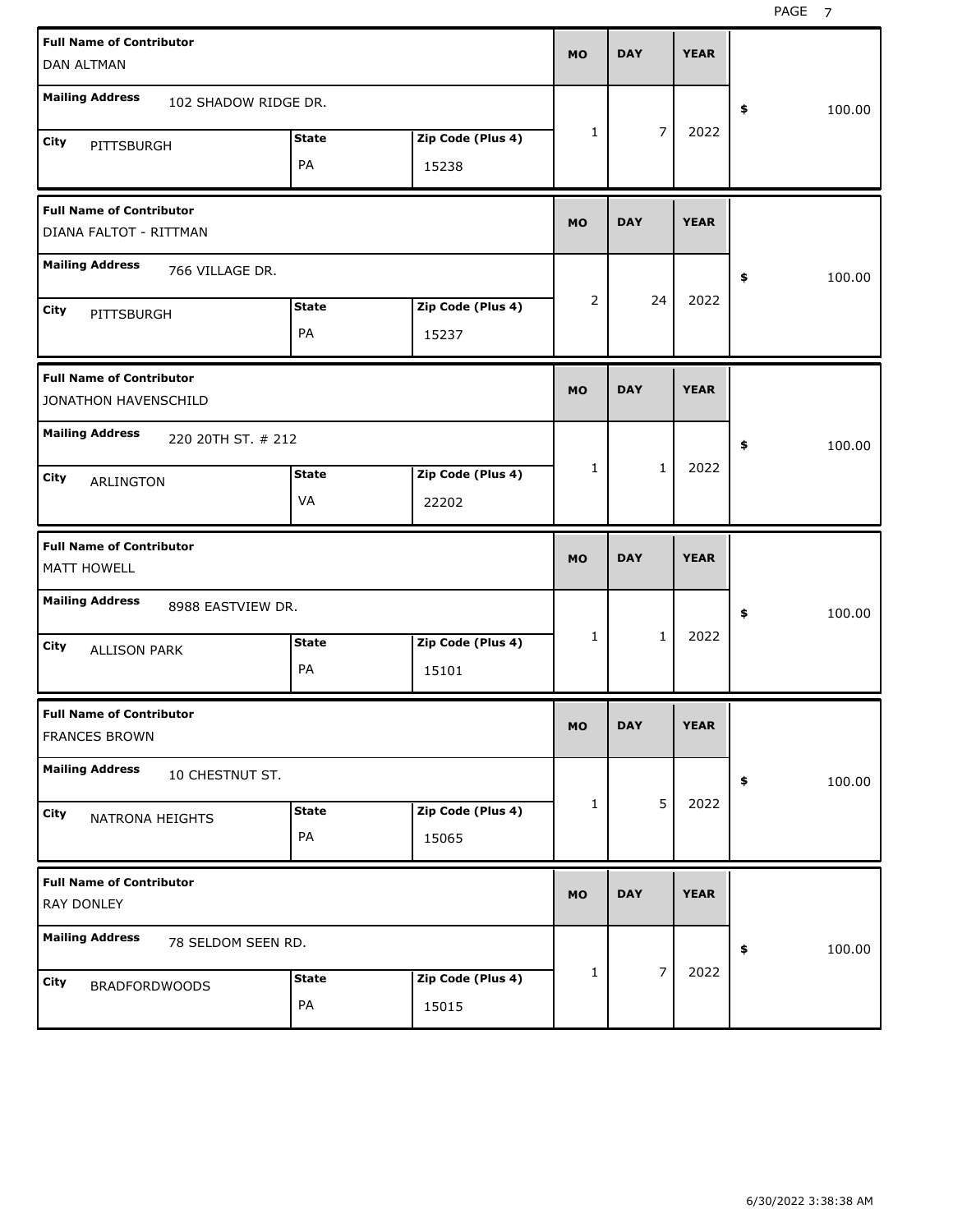| <b>Full Name of Contributor</b><br>ROBERT BUCKINGHAM |                            | <b>MO</b>      | <b>DAY</b>     | <b>YEAR</b> |              |
|------------------------------------------------------|----------------------------|----------------|----------------|-------------|--------------|
| <b>Mailing Address</b><br>471 JOYCE ST.              |                            |                |                |             | \$<br>100.00 |
| <b>State</b><br>City<br><b>APOLLO</b><br>PA          | Zip Code (Plus 4)<br>15613 | $\mathbf{1}$   | $\overline{7}$ | 2022        |              |
| <b>Full Name of Contributor</b><br>CHARLES RAUKER    |                            | <b>MO</b>      | <b>DAY</b>     | <b>YEAR</b> |              |
| <b>Mailing Address</b><br>8 COMMONS DR.              |                            |                |                |             | \$<br>100.00 |
| <b>State</b><br>City<br><b>BRADFORDWOODS</b><br>PA   | Zip Code (Plus 4)<br>15015 | $\mathbf{1}$   | 8              | 2022        |              |
| <b>Full Name of Contributor</b><br>LOWELL SMITH      |                            | <b>MO</b>      | <b>DAY</b>     | <b>YEAR</b> |              |
| <b>Mailing Address</b><br>8261 POST RD.              |                            |                |                |             | \$<br>100.00 |
| <b>State</b><br>City<br><b>ALLISON PARK</b><br>PA    | Zip Code (Plus 4)<br>15101 | $\mathbf{1}$   | 10             | 2022        |              |
|                                                      |                            |                |                |             |              |
| <b>Full Name of Contributor</b><br>COREY SCOTT YOUNG |                            | <b>MO</b>      | <b>DAY</b>     | <b>YEAR</b> |              |
| <b>Mailing Address</b><br>717 6TH ST.                |                            |                |                |             | \$<br>100.00 |
| <b>State</b><br>City<br><b>VERONA</b><br>PA          | Zip Code (Plus 4)<br>15147 | $\mathbf{1}$   | 14             | 2022        |              |
| <b>Full Name of Contributor</b><br>JOSEPH JORDAN     |                            | <b>MO</b>      | <b>DAY</b>     | <b>YEAR</b> |              |
| <b>Mailing Address</b><br>6276 SOUTH WALDEN WAY      |                            |                |                |             | 100.00<br>\$ |
| <b>State</b><br>City<br><b>AURORA</b><br>CO          | Zip Code (Plus 4)<br>80016 | $\mathbf{1}$   | 20             | 2022        |              |
| <b>Full Name of Contributor</b><br>JOHN COLUMBUS MD  |                            | <b>MO</b>      | <b>DAY</b>     | <b>YEAR</b> |              |
| <b>Mailing Address</b><br>109 BRICKBARN CT.          |                            | $\overline{2}$ | $\overline{2}$ | 2022        | 100.00<br>\$ |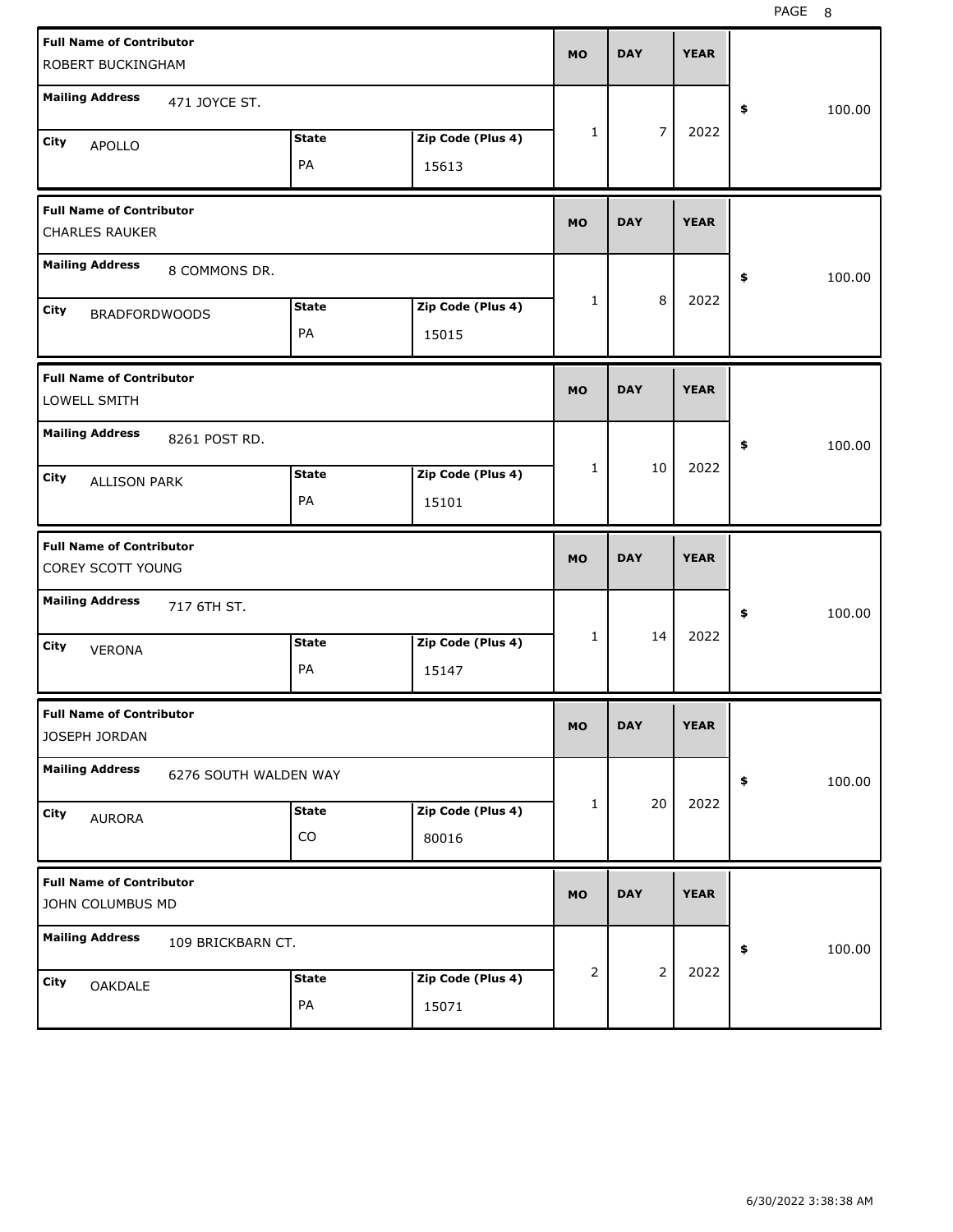| <b>Full Name of Contributor</b>                            |              |                   | <b>MO</b>      | <b>DAY</b> | <b>YEAR</b> |              |
|------------------------------------------------------------|--------------|-------------------|----------------|------------|-------------|--------------|
| <b>ANN REDD</b>                                            |              |                   |                |            |             |              |
| <b>Mailing Address</b><br>96 BRADDOCK AVE.                 |              |                   |                |            |             | \$<br>100.00 |
| City<br>WASHINGTON                                         | <b>State</b> | Zip Code (Plus 4) | $\overline{2}$ | 5          | 2022        |              |
|                                                            | PA           | 15301             |                |            |             |              |
| <b>Full Name of Contributor</b><br><b>CARLTON FOGLIANI</b> |              |                   | <b>MO</b>      | <b>DAY</b> | <b>YEAR</b> |              |
| <b>Mailing Address</b><br>6009 STATION HILL RD.            |              |                   |                |            |             | \$<br>100.00 |
| City<br>GIBSONIA                                           | <b>State</b> | Zip Code (Plus 4) | 2              | 8          | 2022        |              |
|                                                            | PA           | 15044             |                |            |             |              |
| <b>Full Name of Contributor</b><br>CHERI MORACA            |              |                   | <b>MO</b>      | <b>DAY</b> | <b>YEAR</b> |              |
| <b>Mailing Address</b><br>1648 KING JAMES DR.              |              |                   |                |            |             | \$<br>100.00 |
| City<br>PITTSBURGH                                         | <b>State</b> | Zip Code (Plus 4) | $\overline{2}$ | 19         | 2022        |              |
|                                                            | PA           | 15237             |                |            |             |              |
|                                                            |              |                   |                |            |             |              |
| <b>Full Name of Contributor</b><br>JEFFREY J               |              |                   | <b>MO</b>      | <b>DAY</b> | <b>YEAR</b> |              |
| <b>Mailing Address</b><br>679 WASHINGTON ST.               |              |                   |                |            |             | \$<br>100.00 |
| City<br><b>ATTLEBORO</b>                                   | <b>State</b> | Zip Code (Plus 4) | $\overline{2}$ | 23         | 2022        |              |
|                                                            | МA           | 02703             |                |            |             |              |
| <b>Full Name of Contributor</b><br>WILLIAM MCCRADY         |              |                   | <b>MO</b>      | <b>DAY</b> | <b>YEAR</b> |              |
| <b>Mailing Address</b><br>68 WOODLAND RD.                  |              |                   |                |            |             | 100.00<br>\$ |
| City                                                       | <b>State</b> | Zip Code (Plus 4) | 3              | 3          | 2022        |              |
| PITTSBURGH                                                 | PA           | 15232             |                |            |             |              |
| <b>Full Name of Contributor</b><br>SHELLY MILLETARY        |              |                   | <b>MO</b>      | <b>DAY</b> | <b>YEAR</b> |              |
| <b>Mailing Address</b><br>353 BIRCH ST.                    |              |                   |                |            |             | \$<br>100.00 |
| City<br>IMPERIAL                                           | <b>State</b> | Zip Code (Plus 4) | 3              | $6\,$      | 2022        |              |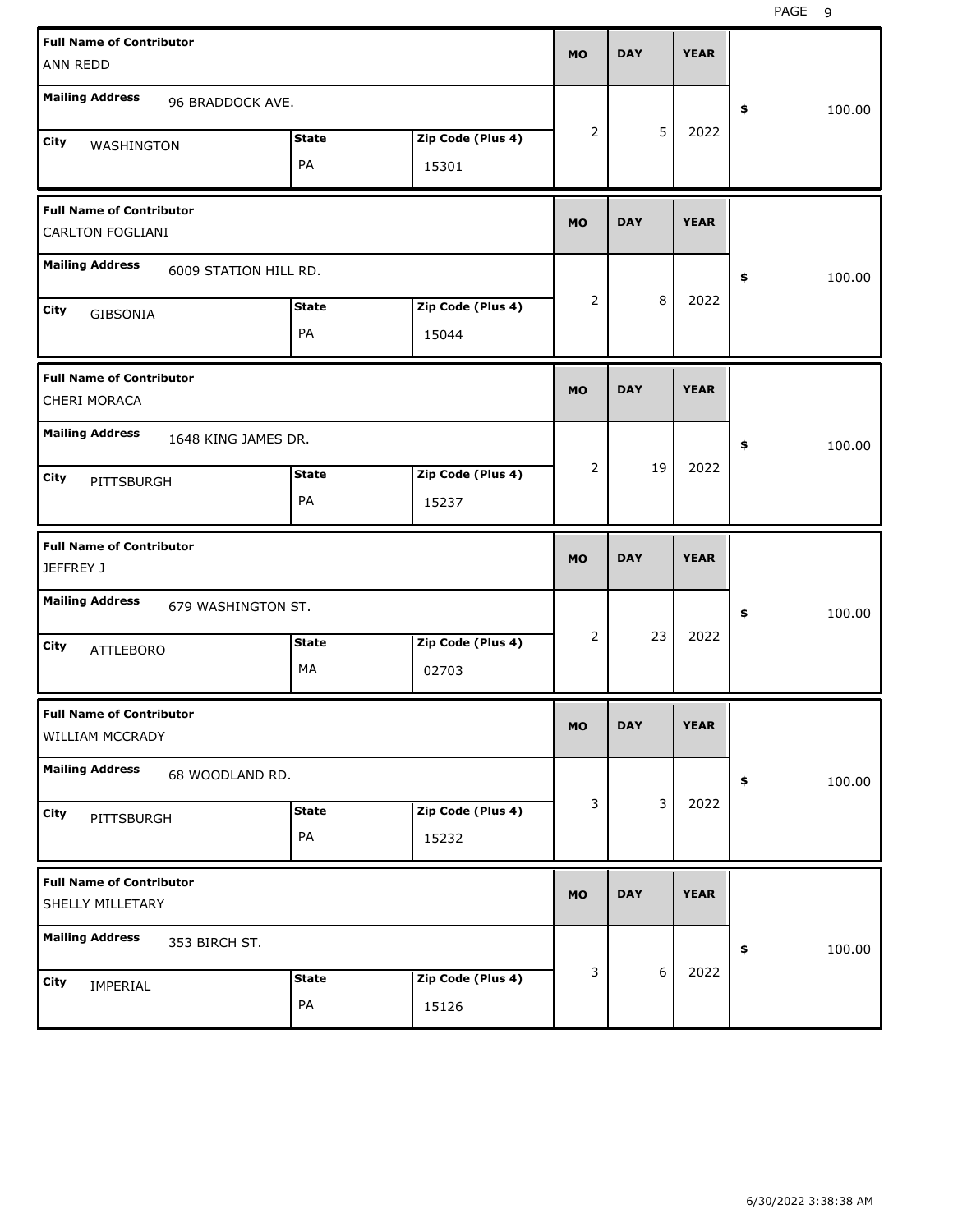| Full Name of Contributor<br>l DAN WOLFRED                                    |                    |                            | <b>MO</b> | <b>DAY</b> | <b>YEAR</b> |                                     |
|------------------------------------------------------------------------------|--------------------|----------------------------|-----------|------------|-------------|-------------------------------------|
| Mailing Address<br>114 RESOLUTION DR.                                        |                    |                            |           |            |             | \$<br>100.00                        |
| City<br><b>MARS</b>                                                          | <b>State</b><br>PA | Zip Code (Plus 4)<br>16046 | 3         | 15         | 2022        |                                     |
| Enter Grand Total of Part A on Schedule I, Detailed Summary Page, Section 2. |                    |                            |           |            |             | \$<br><b>PAGE TOTAL</b><br>4,900.00 |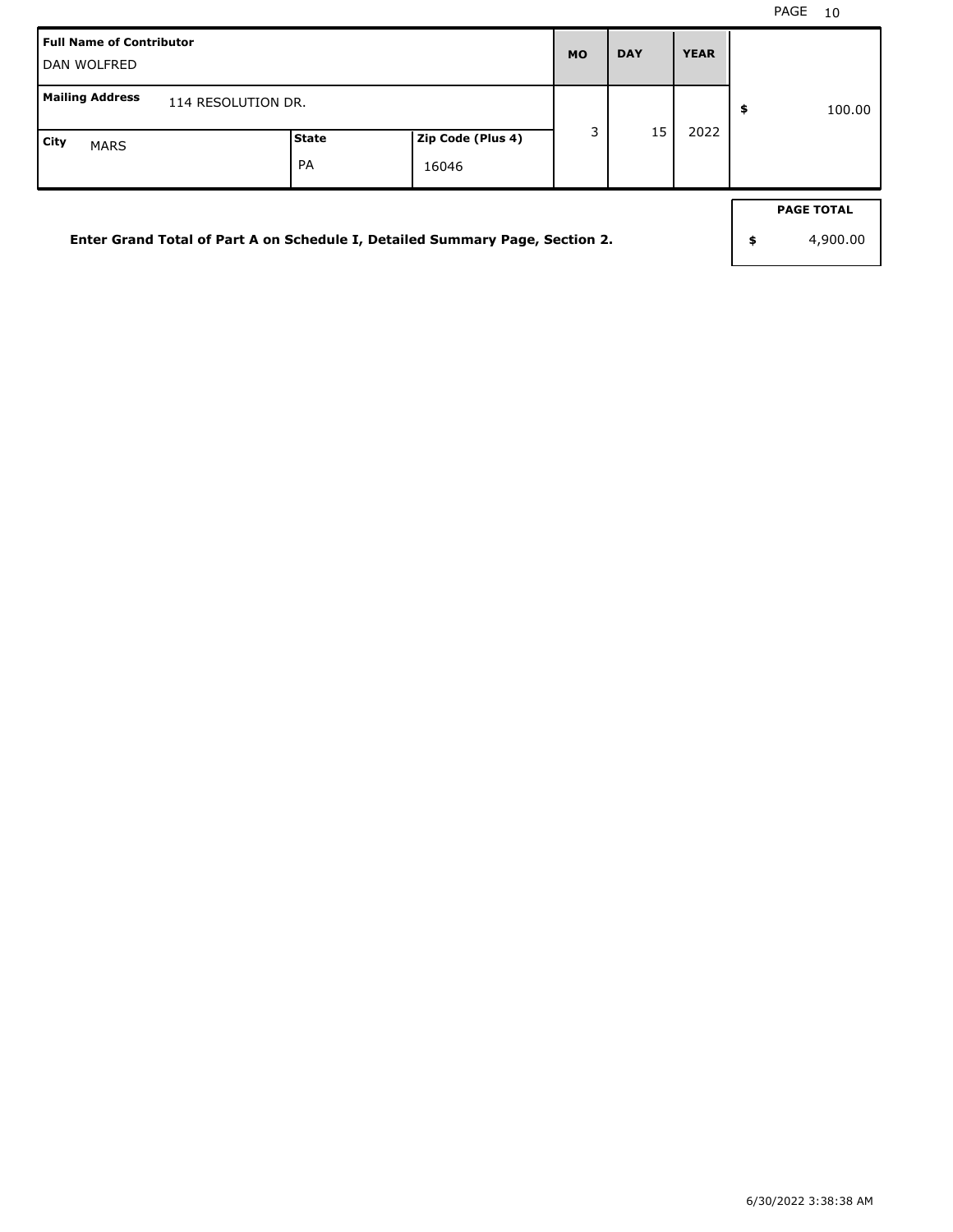## **PART C Contributions Received From Political Committees**

**OVER \$250.00**

 **Use this Part to itemize only contributions received from Political committees with an aggregate value from Over \$250.00 in the reporting period.**

| Name of Filing Committee or Candidate<br><b>Reporting Period</b>             |                    |                            |       |             |            |             |                   |
|------------------------------------------------------------------------------|--------------------|----------------------------|-------|-------------|------------|-------------|-------------------|
| <b>HART FOR PENNSYLVANIA</b>                                                 |                    |                            | From: |             | 1/1/2022   | To:         | 3/28/2022         |
|                                                                              |                    |                            |       | <b>DATE</b> |            |             | <b>AMOUNT</b>     |
| <b>Full Name of Contributing Committee</b><br><b>GO TO CAMP COMMITTEE</b>    |                    |                            |       | <b>MO</b>   | <b>DAY</b> | <b>YEAR</b> |                   |
| <b>Mailing Address</b><br>93 SAINT ANDREWS CT                                |                    |                            |       |             |            |             | \$<br>1,000.00    |
| City<br><b>BEAVER FALLS</b>                                                  | <b>State</b><br>PA | Zip Code (Plus 4)<br>15010 |       | 2           | 16         | 2022        |                   |
| <b>Full Name of Contributing Committee</b><br><b>GO TO CAMP COMMITTEE</b>    |                    |                            |       | <b>MO</b>   | <b>DAY</b> | <b>YEAR</b> |                   |
| <b>Mailing Address</b><br>93 SAINT ANDREWS CT                                |                    |                            |       |             |            |             | \$<br>500.00      |
| City<br><b>BEAVER FALLS</b>                                                  | <b>State</b><br>PA | Zip Code (Plus 4)<br>15010 |       | 3           | 14         | 2022        |                   |
|                                                                              |                    |                            |       |             |            |             | <b>PAGE TOTAL</b> |
| Enter Grand Total of Part C on Schedule I, Detailed Summary Page, Section 3. |                    |                            |       |             |            |             | \$<br>1,500.00    |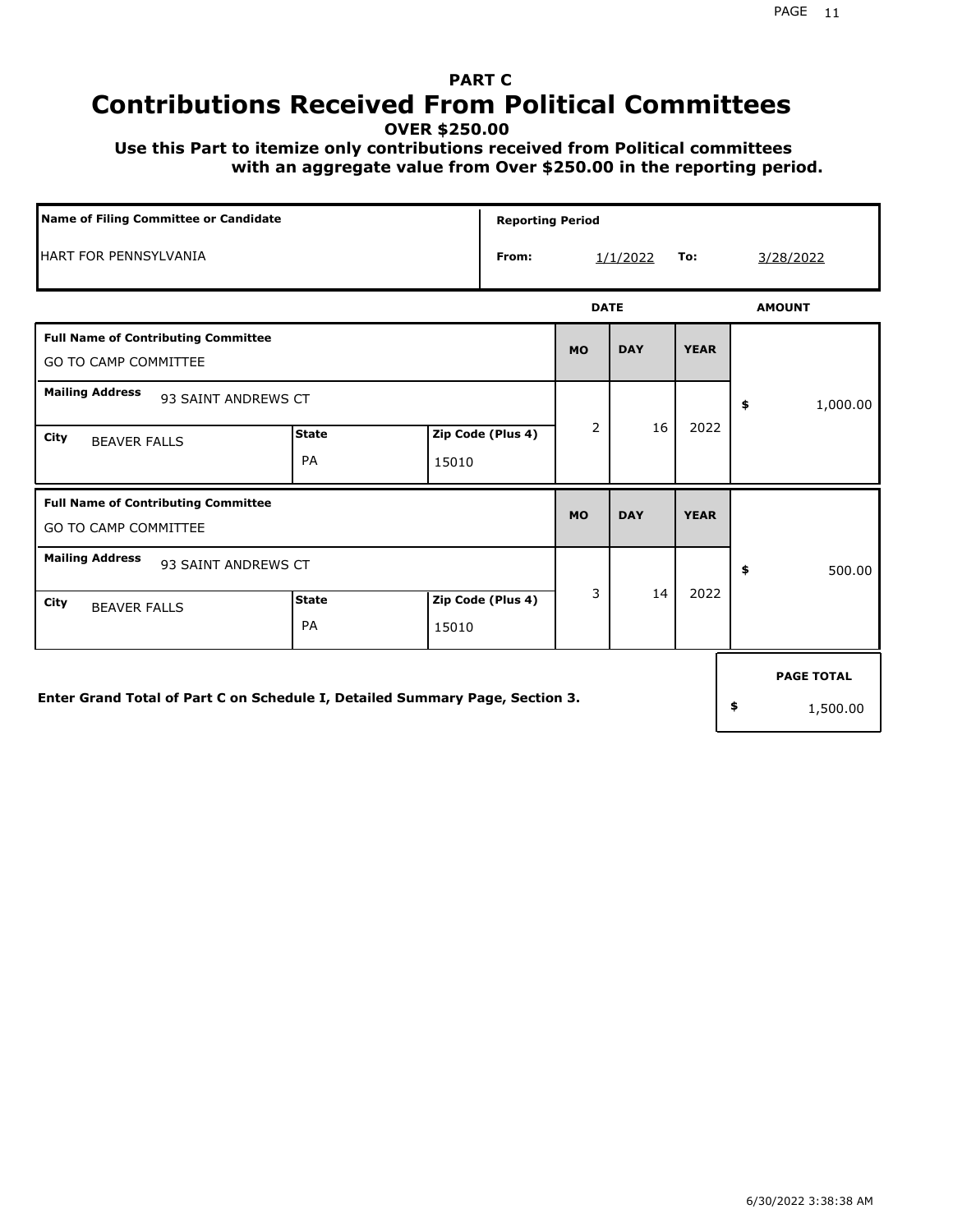# **PART D ALL OTHER CONTRIBUTIONS**

#### **OVER \$250.00**

#### **Use this Part to itemize all other contributions with an aggregate value of**

 **over \$250.00 in the reporting period.**

 **(Exclude contributions from political committees reported in Part C.)** 

| Name of Filing Committee or Candidate                                 |                                   |       |                   |   | <b>Reporting Period</b> |                |              |                   |  |  |
|-----------------------------------------------------------------------|-----------------------------------|-------|-------------------|---|-------------------------|----------------|--------------|-------------------|--|--|
| HART FOR PENNSYLVANIA<br>From:                                        |                                   |       |                   |   | $1/1/2022$ To:          | 3/28/2022      |              |                   |  |  |
|                                                                       |                                   |       |                   |   |                         | <b>DATE</b>    |              | <b>AMOUNT</b>     |  |  |
| <b>Full Name of Contributor</b><br><b>HENRY HAGER</b>                 |                                   |       |                   |   | <b>MO</b>               | <b>DAY</b>     | <b>YEAR</b>  |                   |  |  |
| <b>Mailing</b><br>15281 KILBURNIE DR.<br><b>Address</b>               |                                   |       |                   |   |                         |                | 500.00<br>\$ |                   |  |  |
| City<br>FT. MYERS                                                     | <b>State</b><br>Zip Code (Plus 4) |       |                   | 3 | 3                       | 2022           |              |                   |  |  |
|                                                                       | <b>FL</b>                         | 33912 |                   |   |                         |                |              |                   |  |  |
| <b>Employer Name</b>                                                  |                                   |       |                   |   | <b>Occupation</b>       |                | RETIRED      |                   |  |  |
| <b>Employer Mailing Address/Principal Place of</b><br><b>Business</b> |                                   |       | City              |   |                         | <b>State</b>   |              | Zip Code (Plus 4) |  |  |
| <b>Full Name of Contributor</b><br><b>LAWRENCE CEISLER</b>            |                                   |       |                   |   | <b>MO</b>               | <b>DAY</b>     | <b>YEAR</b>  |                   |  |  |
| <b>Mailing</b><br>1525 LOCUST ST. 6TH FL.<br><b>Address</b>           |                                   |       |                   |   |                         |                |              | \$<br>500.00      |  |  |
| City<br>PHILADELPHIA                                                  | <b>State</b>                      |       | Zip Code (Plus 4) |   | 2                       | $\overline{7}$ | 2022         |                   |  |  |
|                                                                       | PA                                |       | 19102             |   |                         |                |              |                   |  |  |
| <b>Employer Name</b><br>CEISLER MEDIA ISSUE ADVOCACY                  |                                   |       |                   |   | <b>Occupation</b>       |                | PRINCIPAL    |                   |  |  |
| <b>Employer Mailing Address/Principal Place of</b><br><b>Business</b> |                                   |       | City              |   |                         | <b>State</b>   |              | Zip Code (Plus 4) |  |  |
| 1525 LOCUST ST.6TH FL.                                                |                                   |       | PHILADELPHIA      |   |                         | PA             |              | 19102             |  |  |
| <b>Full Name of Contributor</b><br><b>TERRY MONTEVERDE</b>            |                                   |       |                   |   | <b>MO</b>               | <b>DAY</b>     | <b>YEAR</b>  |                   |  |  |
| <b>Mailing</b><br>6318 WALTON HEATH PL.<br><b>Address</b>             |                                   |       |                   |   |                         |                |              | \$<br>500.00      |  |  |
| City<br>UNIVERSITY PARK                                               | <b>State</b>                      |       | Zip Code (Plus 4) |   | 1                       | 13             | 2022         |                   |  |  |
|                                                                       | FL.                               |       | 34201             |   |                         |                |              |                   |  |  |
| <b>Employer Name</b><br><b>CENTRIC BANK</b>                           |                                   |       |                   |   | <b>Occupation</b>       |                |              |                   |  |  |
| <b>Employer Mailing Address/Principal Place of</b><br><b>Business</b> |                                   |       | City              |   |                         | <b>State</b>   |              | Zip Code (Plus 4) |  |  |
| 1826 GOOD HOPE RD.                                                    |                                   |       | <b>ENOLA</b>      |   |                         | PA             |              | 17025             |  |  |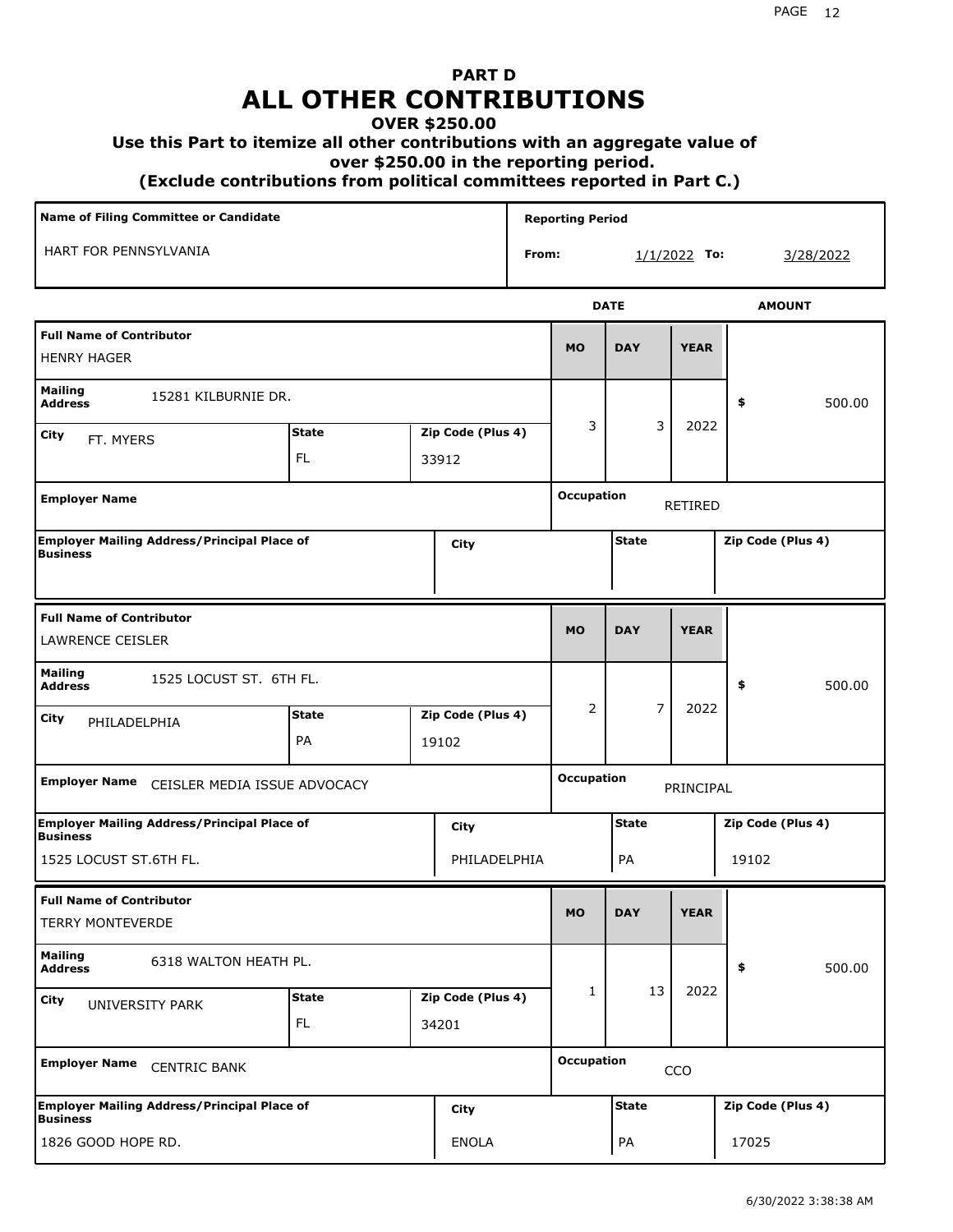| ANGELO WOODS                                            | <b>Full Name of Contributor</b>                    |              |                              |                   | <b>MO</b>                         | <b>DAY</b>   | <b>YEAR</b> |                   |        |  |
|---------------------------------------------------------|----------------------------------------------------|--------------|------------------------------|-------------------|-----------------------------------|--------------|-------------|-------------------|--------|--|
| <b>Mailing</b><br><b>Address</b>                        | 1546 ALAQUA DR.                                    |              |                              |                   |                                   |              |             | \$                | 500.00 |  |
| City<br><b>SEWICKLEY</b>                                |                                                    | <b>State</b> |                              | Zip Code (Plus 4) | 1                                 | 11           | 2022        |                   |        |  |
|                                                         |                                                    | PA           |                              | 15143             |                                   |              |             |                   |        |  |
| <b>Employer Name</b>                                    | <b>NONS</b>                                        |              |                              |                   | <b>Occupation</b><br><b>SAHM</b>  |              |             |                   |        |  |
| <b>Business</b>                                         | <b>Employer Mailing Address/Principal Place of</b> |              |                              | City              | <b>State</b><br>Zip Code (Plus 4) |              |             |                   |        |  |
| 1546 ALAQUA DR.<br>SEWICKLEY                            |                                                    |              |                              | PA                |                                   | 15143        |             |                   |        |  |
| <b>Full Name of Contributor</b><br><b>JOSEPH MURPHY</b> |                                                    |              |                              |                   | <b>MO</b>                         | <b>DAY</b>   | <b>YEAR</b> |                   |        |  |
| <b>Mailing</b><br><b>Address</b>                        | 310 GRANT ST. #3309                                |              |                              |                   |                                   |              |             | \$                | 500.00 |  |
| City                                                    |                                                    | <b>State</b> |                              | Zip Code (Plus 4) | 1                                 | 5            | 2022        |                   |        |  |
| PITTSBURGH                                              |                                                    | PA           |                              | 15219             |                                   |              |             |                   |        |  |
| <b>Employer Name</b><br>MURPHY FIRM                     |                                                    |              | <b>Occupation</b><br>LAWYER  |                   |                                   |              |             |                   |        |  |
| <b>Business</b>                                         | <b>Employer Mailing Address/Principal Place of</b> |              |                              | City              | <b>State</b><br>Zip Code (Plus 4) |              |             |                   |        |  |
| 310 GRANT ST.                                           |                                                    |              |                              | PITTSBURGH        | PA<br>15219                       |              |             |                   |        |  |
| <b>Full Name of Contributor</b><br><b>JOSEPH WAGNER</b> |                                                    |              |                              |                   | <b>MO</b>                         | <b>DAY</b>   | <b>YEAR</b> |                   |        |  |
| <b>Mailing</b><br><b>Address</b>                        | 7855 RAILROAD ST.                                  |              |                              |                   |                                   |              |             | \$                | 500.00 |  |
| City<br>DUNN LORING                                     |                                                    | <b>State</b> |                              | Zip Code (Plus 4) | 1                                 | $\mathbf{1}$ | 2022        |                   |        |  |
|                                                         |                                                    | VA           |                              | 22027             |                                   |              |             |                   |        |  |
| <b>Employer Name</b>                                    | AMERICAN INSTITUTES FOR RESEARCH                   |              |                              |                   | <b>Occupation</b><br>V.P.         |              |             |                   |        |  |
| <b>Business</b>                                         | <b>Employer Mailing Address/Principal Place of</b> |              |                              | City              |                                   | <b>State</b> |             | Zip Code (Plus 4) |        |  |
| 1400 CRYSTAL DR.                                        |                                                    |              |                              | ARLINGTON         |                                   | VA           |             | 22202             |        |  |
| <b>Full Name of Contributor</b><br>RON EGGERT           |                                                    |              |                              |                   | <b>MO</b>                         | <b>DAY</b>   | <b>YEAR</b> |                   |        |  |
| <b>Mailing</b><br><b>Address</b>                        | 135 HILLTOP LN.                                    |              |                              |                   |                                   |              |             | \$                | 500.00 |  |
| City<br>WEXFORD                                         |                                                    | <b>State</b> |                              | Zip Code (Plus 4) | 2                                 | 9            | 2022        |                   |        |  |
|                                                         |                                                    | PA           |                              | 15090             |                                   |              |             |                   |        |  |
| <b>Employer Name</b>                                    |                                                    |              | <b>Occupation</b><br>RETIRED |                   |                                   |              |             |                   |        |  |
| <b>Business</b>                                         | <b>Employer Mailing Address/Principal Place of</b> |              |                              | <b>City</b>       |                                   | <b>State</b> |             | Zip Code (Plus 4) |        |  |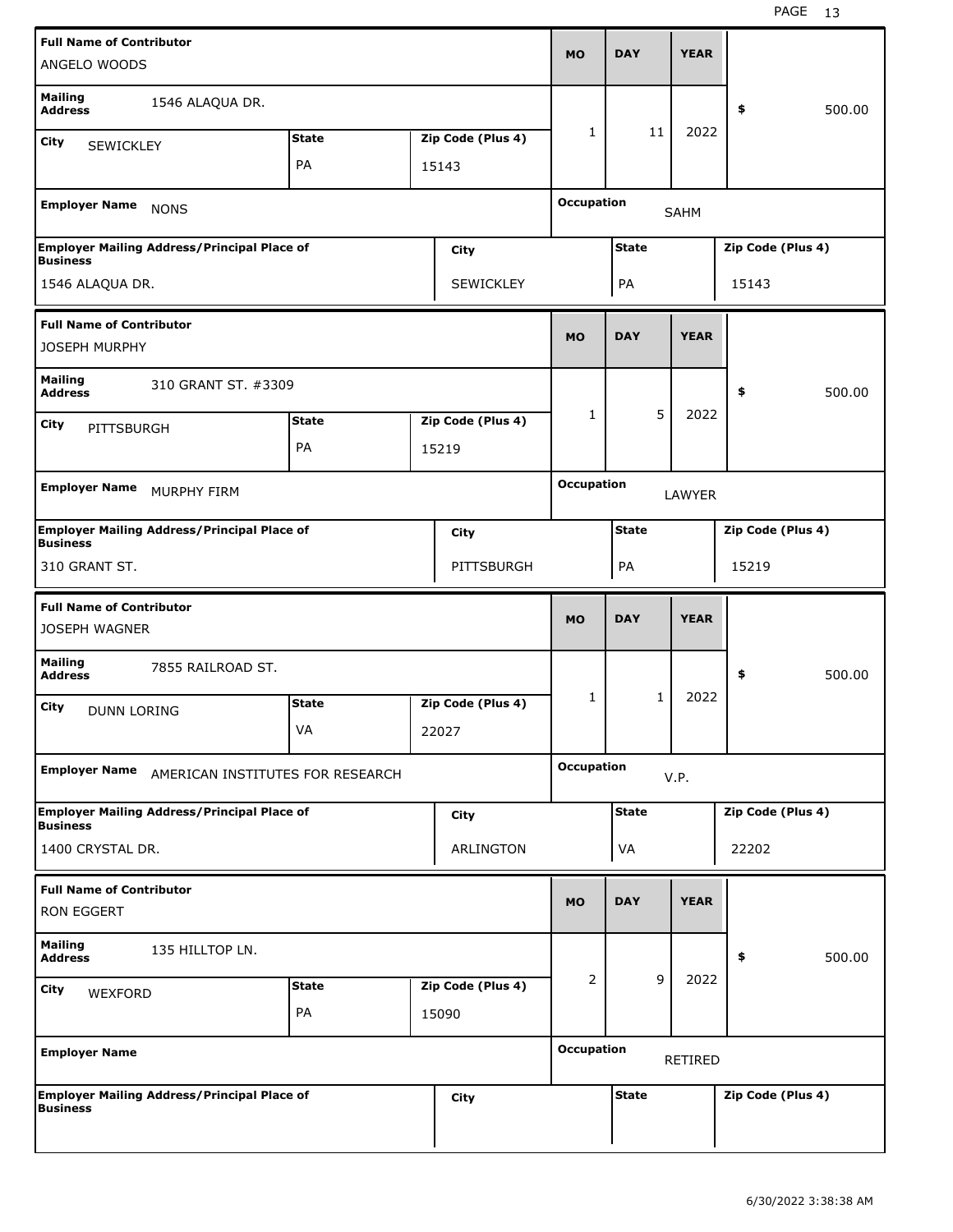|                                                        | <b>Full Name of Contributor</b><br><b>FRANK DECARLO</b> |              |                   |                            | <b>MO</b>                         | <b>DAY</b>   | <b>YEAR</b>     |                   |          |  |
|--------------------------------------------------------|---------------------------------------------------------|--------------|-------------------|----------------------------|-----------------------------------|--------------|-----------------|-------------------|----------|--|
|                                                        |                                                         |              |                   |                            |                                   |              |                 |                   |          |  |
| <b>Mailing</b><br><b>Address</b>                       | 59 MARKHAM DR.                                          |              |                   |                            |                                   |              |                 | \$                | 500.00   |  |
| City<br>PITTSBURGH                                     |                                                         | <b>State</b> |                   | Zip Code (Plus 4)          | 2                                 | 16           | 2022            |                   |          |  |
|                                                        |                                                         | PA           |                   | 15228                      |                                   |              |                 |                   |          |  |
| <b>Employer Name</b>                                   | LIBERTY TIRE RECYCLING                                  |              |                   |                            | <b>Occupation</b>                 |              | <b>ATTORNEY</b> |                   |          |  |
| <b>Business</b>                                        | <b>Employer Mailing Address/Principal Place of</b>      |              |                   | City                       | <b>State</b><br>Zip Code (Plus 4) |              |                 |                   |          |  |
| 600 RIVER AVE.<br>PITTSBURGH                           |                                                         |              |                   | PA                         |                                   | 15212        |                 |                   |          |  |
| <b>Full Name of Contributor</b>                        |                                                         |              | <b>MO</b>         | <b>DAY</b>                 | <b>YEAR</b>                       |              |                 |                   |          |  |
| <b>JOHN WINK</b>                                       |                                                         |              |                   |                            |                                   |              |                 |                   |          |  |
| <b>Mailing</b><br><b>Address</b>                       | 1907 GREYSTONE DR.                                      |              |                   |                            |                                   |              |                 | \$                | 1,000.00 |  |
| <b>State</b><br>Zip Code (Plus 4)<br>City<br>MOON TWP. |                                                         |              | 3                 | 28                         | 2002                              |              |                 |                   |          |  |
| PA<br>15108                                            |                                                         |              |                   |                            |                                   |              |                 |                   |          |  |
| <b>Employer Name</b>                                   |                                                         |              | <b>Occupation</b> |                            |                                   |              |                 |                   |          |  |
|                                                        | FIRST IN LINE TICKETS, INC.                             |              |                   |                            | <b>TICKET BROKER</b>              |              |                 |                   |          |  |
| <b>Business</b>                                        | <b>Employer Mailing Address/Principal Place of</b>      |              |                   | City                       |                                   | <b>State</b> |                 | Zip Code (Plus 4) |          |  |
| 1907 GREYSTONE DR.                                     |                                                         |              |                   | <b>MOON TWP</b>            |                                   | PA           |                 | 15108             |          |  |
|                                                        |                                                         |              |                   |                            |                                   |              |                 |                   |          |  |
| <b>Full Name of Contributor</b>                        |                                                         |              |                   |                            |                                   |              |                 |                   |          |  |
| <b>SEAN MCBRIDE</b>                                    |                                                         |              |                   |                            | <b>MO</b>                         | <b>DAY</b>   | <b>YEAR</b>     |                   |          |  |
| <b>Mailing</b><br><b>Address</b>                       | 13380 SPRINGHAVEN DR.                                   |              |                   |                            |                                   |              |                 | \$                | 1,000.00 |  |
| City                                                   |                                                         | <b>State</b> |                   | Zip Code (Plus 4)          | 3                                 | 9            | 2022            |                   |          |  |
| <b>FAIRFAX</b>                                         |                                                         | VA           |                   | 22033                      |                                   |              |                 |                   |          |  |
| <b>Employer Name</b>                                   | <b>SELF</b>                                             |              |                   |                            | <b>Occupation</b>                 |              | P.R.            |                   |          |  |
|                                                        | <b>Employer Mailing Address/Principal Place of</b>      |              |                   | <b>City</b>                |                                   | <b>State</b> |                 | Zip Code (Plus 4) |          |  |
| <b>Business</b><br>13380 SPRINGHAVEN DR.               |                                                         |              |                   | FAIRFAX                    |                                   | VA           |                 | 22033             |          |  |
| <b>Full Name of Contributor</b><br>PAUL BAILEY         |                                                         |              |                   |                            | <b>MO</b>                         | <b>DAY</b>   | <b>YEAR</b>     |                   |          |  |
| <b>Mailing</b><br><b>Address</b>                       | 10605 ECHO LAKE DR.                                     |              |                   |                            |                                   |              |                 | \$                | 1,000.00 |  |
|                                                        |                                                         | <b>State</b> |                   |                            | $\overline{2}$                    | 18           | 2022            |                   |          |  |
| City<br><b>ODESSA</b>                                  |                                                         | <b>FL</b>    |                   | Zip Code (Plus 4)<br>33556 |                                   |              |                 |                   |          |  |
| <b>Employer Name</b>                                   | CAA WIRELESS                                            |              |                   |                            | <b>Occupation</b>                 |              | PERMIT COORD.   |                   |          |  |
| <b>Business</b>                                        | <b>Employer Mailing Address/Principal Place of</b>      |              |                   | City                       |                                   | <b>State</b> |                 | Zip Code (Plus 4) |          |  |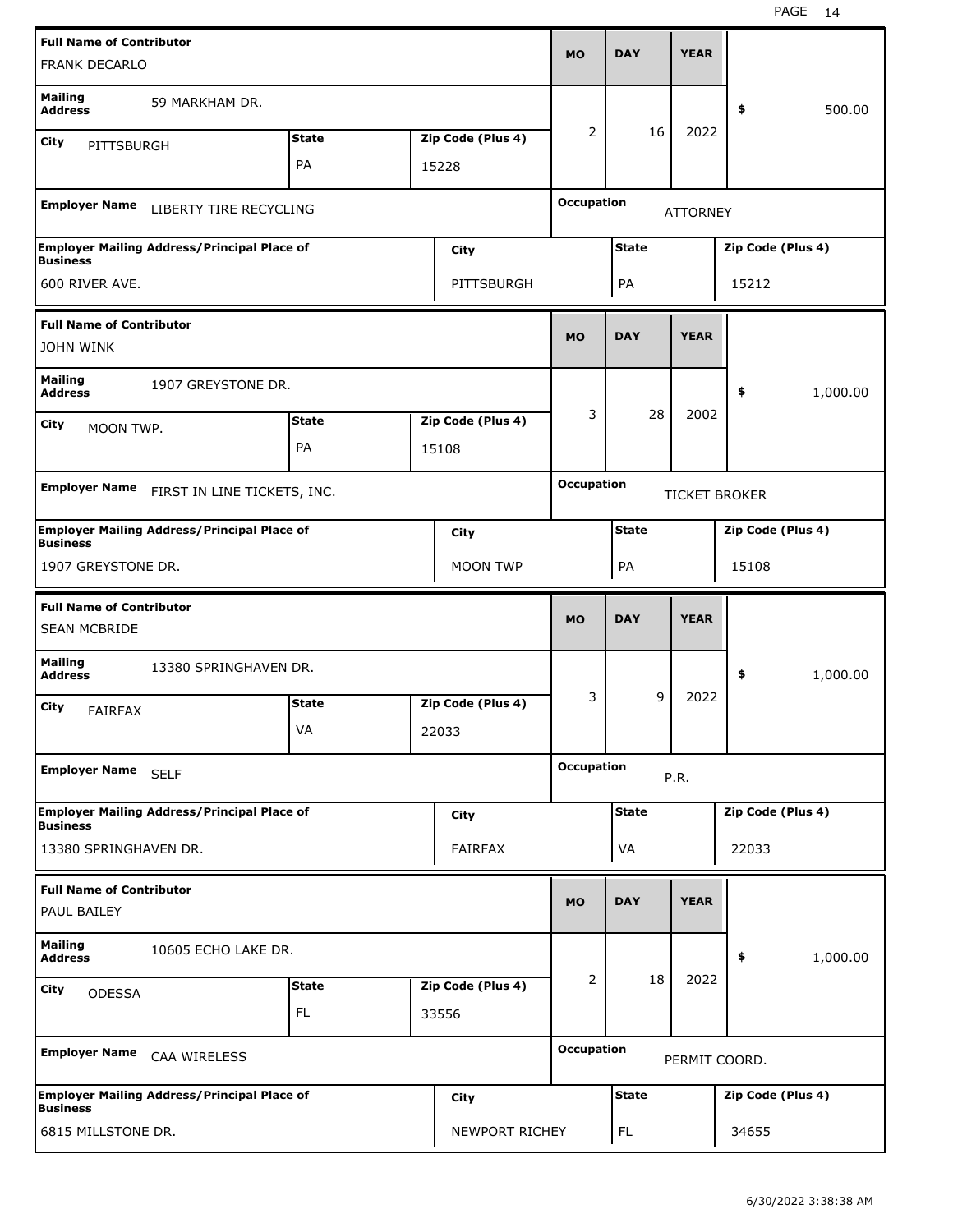|                                                                                      | <b>Full Name of Contributor</b><br>ROBERT MULLIGAN |                    |                                     |                   | <b>DAY</b>                          | <b>YEAR</b>       |                   |  |  |  |
|--------------------------------------------------------------------------------------|----------------------------------------------------|--------------------|-------------------------------------|-------------------|-------------------------------------|-------------------|-------------------|--|--|--|
| <b>Mailing</b><br><b>Address</b><br>City<br><b>ELLSWORTH</b>                         | P.O. BOX 404                                       | <b>State</b>       | Zip Code (Plus 4)                   | $\mathbf{1}$      | 13                                  | 2022              | \$<br>1,000.00    |  |  |  |
|                                                                                      |                                                    | PA                 | 15331                               |                   |                                     |                   |                   |  |  |  |
| <b>Employer Name</b>                                                                 |                                                    |                    |                                     |                   | <b>Occupation</b><br><b>RETIRED</b> |                   |                   |  |  |  |
| <b>Business</b>                                                                      | <b>Employer Mailing Address/Principal Place of</b> |                    | <b>City</b>                         |                   | <b>State</b>                        |                   | Zip Code (Plus 4) |  |  |  |
| <b>Full Name of Contributor</b><br><b>HERBERT SENDEK</b>                             |                                                    |                    |                                     | <b>MO</b>         | <b>DAY</b>                          | <b>YEAR</b>       |                   |  |  |  |
| <b>Mailing</b><br><b>Address</b><br><b>City</b><br><b>VERONA</b>                     | 5543 ZIEGER RD                                     | <b>State</b><br>PA | Zip Code (Plus 4)<br>15147          | 1                 | 5                                   | 2022              | \$<br>500.00      |  |  |  |
| <b>Employer Name</b>                                                                 |                                                    |                    | <b>Occupation</b><br><b>RETIRED</b> |                   |                                     |                   |                   |  |  |  |
| <b>Employer Mailing Address/Principal Place of</b><br><b>City</b><br><b>Business</b> |                                                    |                    |                                     | <b>State</b>      |                                     | Zip Code (Plus 4) |                   |  |  |  |
|                                                                                      |                                                    |                    |                                     |                   |                                     |                   |                   |  |  |  |
| <b>Full Name of Contributor</b><br><b>HERBERT SENDEK</b>                             |                                                    |                    |                                     | <b>MO</b>         | <b>DAY</b>                          | <b>YEAR</b>       |                   |  |  |  |
| <b>Mailing</b><br><b>Address</b>                                                     | 5543 ZIEGER RD                                     |                    |                                     |                   |                                     |                   | \$<br>1,000.00    |  |  |  |
| City<br><b>VERONA</b>                                                                |                                                    | <b>State</b><br>PA | Zip Code (Plus 4)<br>15147          | 1                 | 25                                  | 2022              |                   |  |  |  |
| <b>Employer Name</b>                                                                 |                                                    |                    |                                     | <b>Occupation</b> |                                     | <b>RETIRED</b>    |                   |  |  |  |
| <b>Business</b>                                                                      | <b>Employer Mailing Address/Principal Place of</b> |                    | <b>City</b>                         |                   | <b>State</b>                        |                   | Zip Code (Plus 4) |  |  |  |
| <b>Full Name of Contributor</b><br>WILLIAM KINOL                                     |                                                    |                    |                                     | <b>MO</b>         | <b>DAY</b>                          | <b>YEAR</b>       |                   |  |  |  |
| <b>Mailing</b><br><b>Address</b>                                                     | 203 DOWNING DR.                                    |                    |                                     |                   |                                     |                   | 1,500.00<br>\$    |  |  |  |
| City<br>CORAOPOLIS                                                                   |                                                    | <b>State</b><br>PA | Zip Code (Plus 4)<br>15108          | $\mathbf{1}$      | 27                                  | 2022              |                   |  |  |  |
| <b>Employer Name</b>                                                                 |                                                    |                    |                                     | <b>Occupation</b> |                                     | RETIRED           |                   |  |  |  |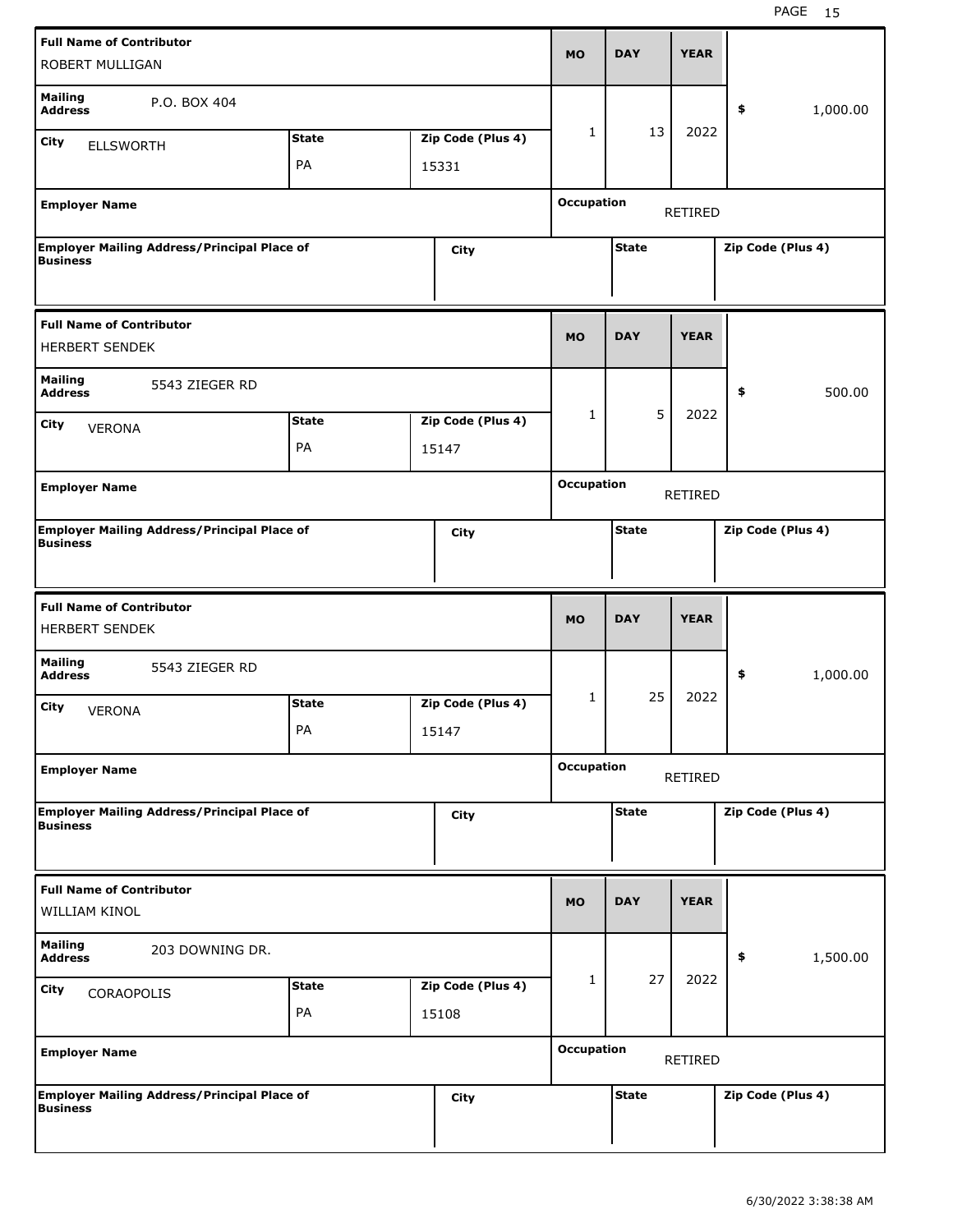|                                                              | <b>Full Name of Contributor</b><br>PATRICK MORRISEY |              |                                                |                      | MO                                      | <b>DAY</b>   |             | <b>YEAR</b> |                   |          |
|--------------------------------------------------------------|-----------------------------------------------------|--------------|------------------------------------------------|----------------------|-----------------------------------------|--------------|-------------|-------------|-------------------|----------|
| <b>Mailing</b><br><b>Address</b>                             | 126 REBELS ROOST CT.                                |              |                                                |                      |                                         |              |             |             | \$                | 2,500.00 |
| City<br><b>HARPERS FERRY</b>                                 |                                                     | <b>State</b> |                                                | Zip Code (Plus 4)    | 2                                       |              | 9           | 2022        |                   |          |
|                                                              |                                                     | <b>WV</b>    |                                                | 25425                |                                         |              |             |             |                   |          |
|                                                              | Employer Name STATE OF WEST VIRGINIA                |              |                                                |                      | <b>Occupation</b><br><b>ATTORNEY</b>    |              |             |             |                   |          |
| <b>Business</b>                                              | Employer Mailing Address/Principal Place of         |              |                                                | City                 | <b>State</b><br>Zip Code (Plus 4)       |              |             |             |                   |          |
| 126 REBELS ROOST CT.                                         |                                                     |              |                                                | <b>HARPERS FERRY</b> | WV<br>25425                             |              |             |             |                   |          |
| <b>Full Name of Contributor</b><br>PHILIP ENGLISH            |                                                     |              |                                                | <b>MO</b>            | <b>DAY</b>                              |              | <b>YEAR</b> |             |                   |          |
| <b>Mailing</b><br><b>Address</b>                             | 1050 LOOKOUT DR.                                    |              |                                                |                      |                                         |              |             |             | \$                | 5,000.00 |
|                                                              |                                                     | <b>State</b> |                                                | Zip Code (Plus 4)    | 1                                       |              | 8           | 2022        |                   |          |
| City<br>ERIE                                                 |                                                     | PA           |                                                |                      |                                         |              |             |             |                   |          |
|                                                              |                                                     |              |                                                | 16507                |                                         |              |             |             |                   |          |
| <b>Employer Name</b><br>ARENT FOX LLP                        |                                                     |              | <b>Occupation</b><br><b>GOV'T REL. ADVISOR</b> |                      |                                         |              |             |             |                   |          |
| <b>Business</b>                                              | <b>Employer Mailing Address/Principal Place of</b>  |              |                                                | City                 |                                         | <b>State</b> |             |             | Zip Code (Plus 4) |          |
| 1050 LOOKOUT DR.                                             |                                                     |              |                                                | ERIE                 |                                         | PA           |             |             | 16507             |          |
| <b>Full Name of Contributor</b><br><b>BENEDICT SERRATORE</b> |                                                     |              |                                                |                      | <b>MO</b>                               | <b>DAY</b>   |             | <b>YEAR</b> |                   |          |
| <b>Mailing</b><br><b>Address</b>                             | 99 STANDISH RD.                                     |              |                                                |                      |                                         |              |             |             | \$                | 500.00   |
| City<br>PITTSBURGH                                           |                                                     | <b>State</b> |                                                | Zip Code (Plus 4)    | 1                                       |              | 5           | 2022        |                   |          |
|                                                              |                                                     | PA           |                                                | 15228                |                                         |              |             |             |                   |          |
|                                                              | Employer Name COLDWELL BANKER                       |              |                                                |                      | <b>Occupation</b><br><b>REAL ESTATE</b> |              |             |             |                   |          |
| <b>Business</b>                                              | <b>Employer Mailing Address/Principal Place of</b>  |              |                                                | City                 |                                         | <b>State</b> |             |             | Zip Code (Plus 4) |          |
| 1630 WASHINGTON RD.                                          |                                                     |              |                                                | PITTSBURGH           |                                         | PA           |             |             | 15241             |          |
| <b>Full Name of Contributor</b><br><b>BARBARA PETERSON</b>   |                                                     |              |                                                |                      | <b>MO</b>                               | <b>DAY</b>   |             | <b>YEAR</b> |                   |          |
| <b>Mailing</b><br><b>Address</b>                             | 33 W. PLEASANT ST.                                  |              |                                                |                      |                                         |              |             |             | \$                | 1,000.00 |
| City<br><b>CORRY</b>                                         |                                                     | <b>State</b> |                                                | Zip Code (Plus 4)    | 1                                       |              | 5           | 2022        |                   |          |
|                                                              |                                                     | PA           |                                                | 16407                |                                         |              |             |             |                   |          |
| Employer Name SELF                                           |                                                     |              | <b>Occupation</b><br><b>BUS. OWNER</b>         |                      |                                         |              |             |             |                   |          |
|                                                              |                                                     |              |                                                |                      |                                         |              |             |             |                   |          |
| <b>Business</b>                                              | <b>Employer Mailing Address/Principal Place of</b>  |              |                                                | City                 |                                         | <b>State</b> |             |             | Zip Code (Plus 4) |          |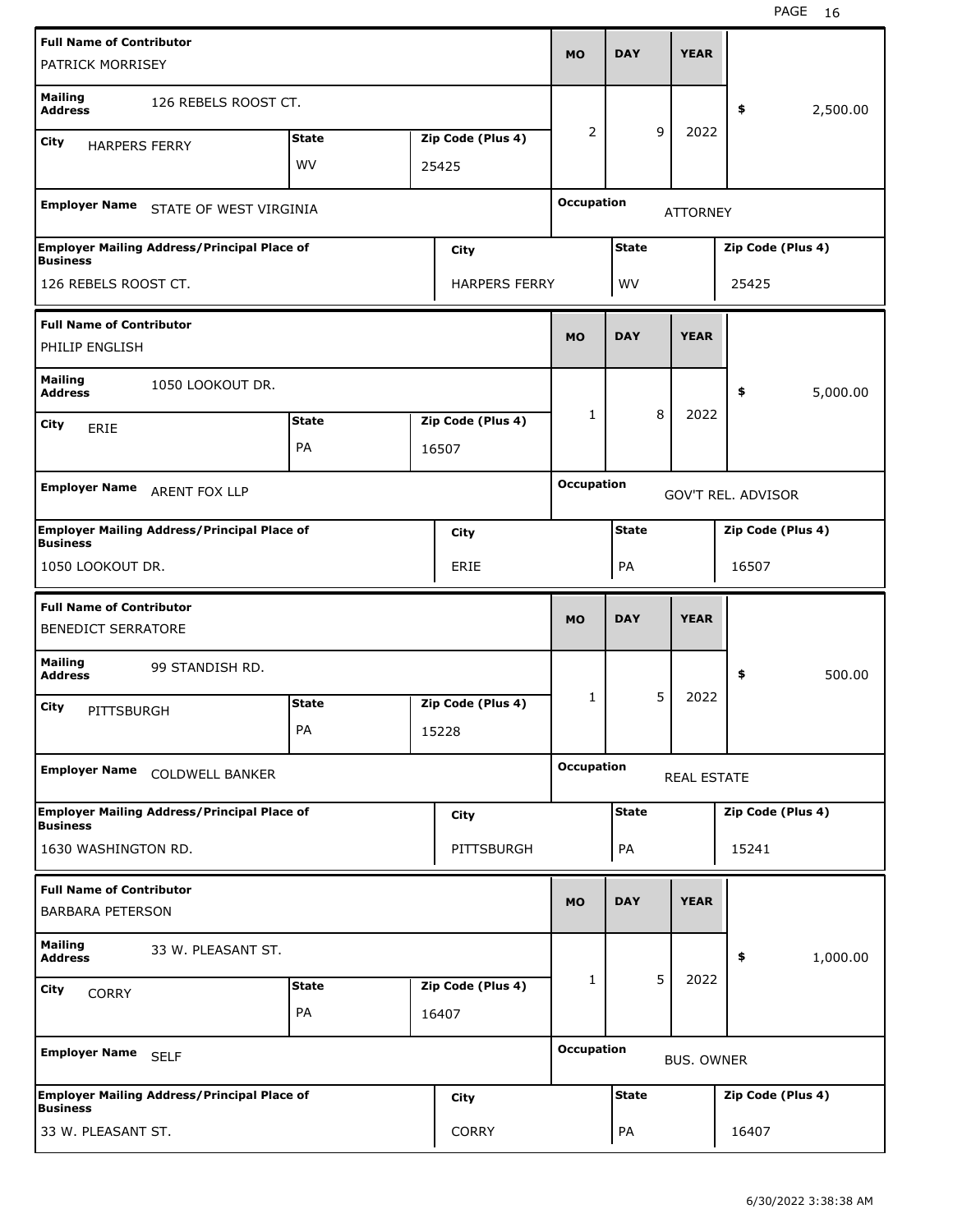|                                                                                      | <b>Full Name of Contributor</b>                    |              |                                   |                                             | <b>MO</b>                           | <b>DAY</b>   | <b>YEAR</b> |                   |          |
|--------------------------------------------------------------------------------------|----------------------------------------------------|--------------|-----------------------------------|---------------------------------------------|-------------------------------------|--------------|-------------|-------------------|----------|
| TIM DEBIASSE                                                                         |                                                    |              |                                   |                                             |                                     |              |             |                   |          |
| <b>Mailing</b><br><b>Address</b>                                                     | 5007 CLYDESDALE CIR.                               |              |                                   |                                             |                                     |              |             | \$                | 2,000.00 |
| <b>City</b><br><b>MURRYSVILLE</b>                                                    |                                                    | <b>State</b> |                                   | Zip Code (Plus 4)                           | $\mathbf{1}$                        | 20           | 2022        |                   |          |
|                                                                                      |                                                    | PA           | 15668                             |                                             |                                     |              |             |                   |          |
| <b>Employer Name</b>                                                                 |                                                    |              |                                   |                                             | <b>Occupation</b><br><b>RETIRED</b> |              |             |                   |          |
| <b>Employer Mailing Address/Principal Place of</b><br><b>City</b><br><b>Business</b> |                                                    |              | <b>State</b><br>Zip Code (Plus 4) |                                             |                                     |              |             |                   |          |
| <b>Full Name of Contributor</b><br><b>CHARLES LEYH</b>                               |                                                    |              |                                   |                                             | <b>MO</b>                           | <b>DAY</b>   | <b>YEAR</b> |                   |          |
| <b>Mailing</b><br><b>Address</b>                                                     | 35 BEL AIRE DRIVE                                  |              |                                   |                                             |                                     |              |             | \$                | 2,500.00 |
| City<br><b>DELMONT</b>                                                               |                                                    | <b>State</b> |                                   | Zip Code (Plus 4)                           | 1                                   | 20           | 2022        |                   |          |
|                                                                                      |                                                    | PA           | 15626                             |                                             |                                     |              |             |                   |          |
| <b>Employer Name</b><br><b>ENTERPRISE BANK</b>                                       |                                                    |              | <b>Occupation</b><br>CEO          |                                             |                                     |              |             |                   |          |
|                                                                                      | <b>Employer Mailing Address/Principal Place of</b> |              |                                   |                                             | <b>State</b><br>Zip Code (Plus 4)   |              |             |                   |          |
| <b>Business</b>                                                                      |                                                    |              |                                   | <b>City</b>                                 |                                     |              |             |                   |          |
|                                                                                      |                                                    |              |                                   | 4091 MT. ROYAL BLVD.<br><b>ALLISON PARK</b> |                                     |              |             | 15101             |          |
| <b>Full Name of Contributor</b>                                                      |                                                    |              |                                   |                                             |                                     |              |             |                   |          |
| <b>LARRY LOCKARD</b>                                                                 |                                                    |              |                                   |                                             | <b>MO</b>                           | <b>DAY</b>   | <b>YEAR</b> |                   |          |
| <b>Mailing</b><br><b>Address</b>                                                     | 115 WEST OAK CT.                                   |              |                                   |                                             |                                     |              |             | \$                | 1,000.00 |
| City                                                                                 |                                                    | <b>State</b> |                                   | Zip Code (Plus 4)                           | 1                                   | 20           | 2022        |                   |          |
| <b>INDIANA</b>                                                                       |                                                    | PA           | 15701                             |                                             |                                     |              |             |                   |          |
| <b>Employer Name</b>                                                                 |                                                    |              |                                   |                                             | <b>Occupation</b>                   |              | RETIRED     |                   |          |
|                                                                                      | <b>Employer Mailing Address/Principal Place of</b> |              |                                   | <b>City</b>                                 |                                     | <b>State</b> |             | Zip Code (Plus 4) |          |
| <b>Business</b>                                                                      |                                                    |              |                                   |                                             |                                     |              |             |                   |          |
| <b>Full Name of Contributor</b><br><b>DOUG LOCKARD</b>                               |                                                    |              |                                   |                                             | <b>MO</b>                           | <b>DAY</b>   | <b>YEAR</b> |                   |          |
| <b>Mailing</b><br><b>Address</b>                                                     | 109 QUINCY CIR.                                    |              |                                   |                                             |                                     |              |             | \$                | 1,500.00 |
| <b>City</b>                                                                          |                                                    | <b>State</b> |                                   | Zip Code (Plus 4)                           | 1                                   | 20           | 2022        |                   |          |
| <b>INDIANA</b>                                                                       |                                                    | PA           | 15701                             |                                             |                                     |              |             |                   |          |
| <b>Employer Name</b>                                                                 | KUZNESKI & LOCKARD                                 |              |                                   |                                             | <b>Occupation</b>                   |              | REAL ESTATE |                   |          |
| <b>Business</b>                                                                      | <b>Employer Mailing Address/Principal Place of</b> |              |                                   | <b>City</b>                                 |                                     | <b>State</b> |             | Zip Code (Plus 4) |          |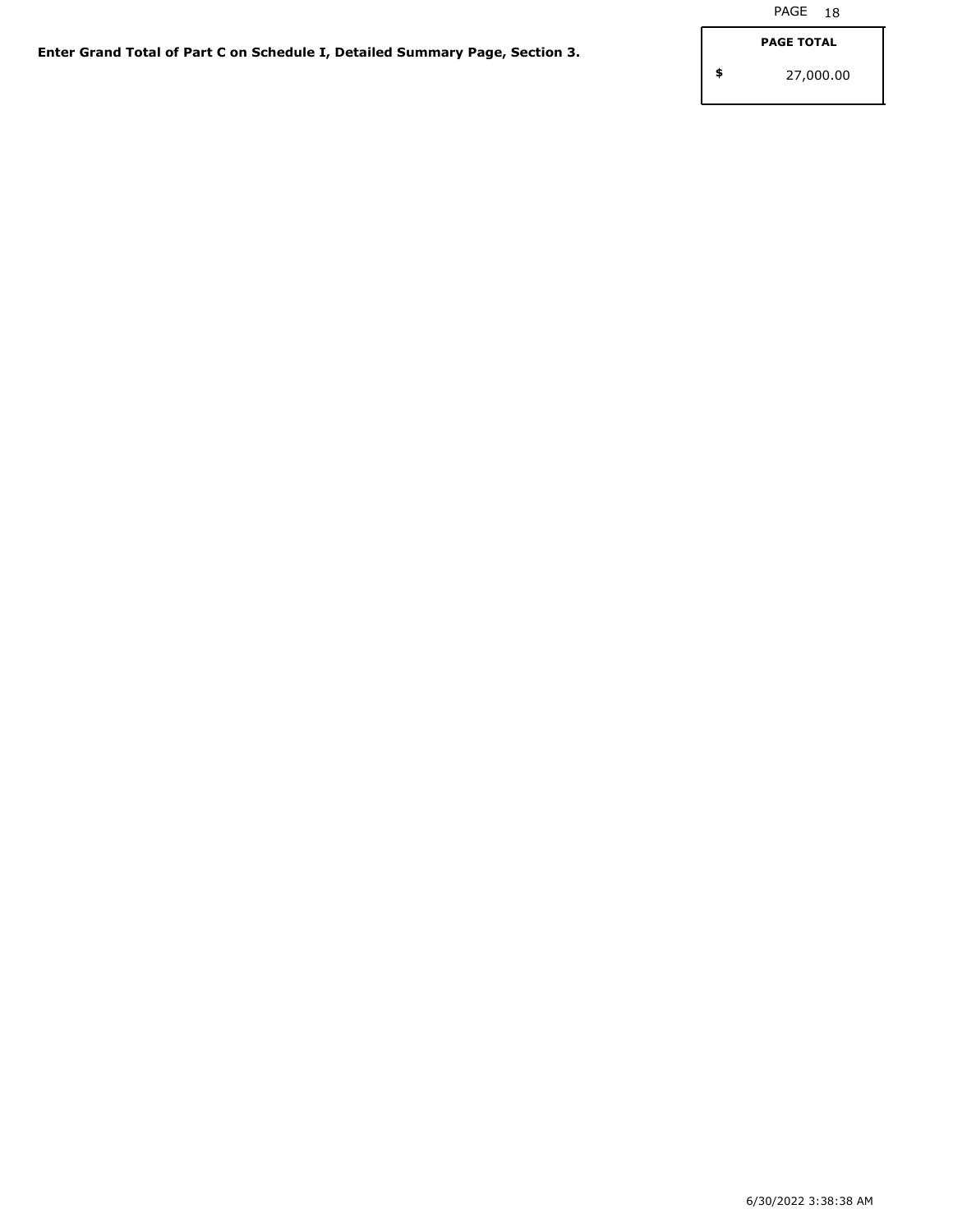## **PART E OTHER RECEIPTS**

#### **REFUNDS, INTEREST INCOME, RETURNED CHECKS, ETC.**

#### **Use this Part to report refunds received, interest earned, returned checks and**

### **prior expenditures that were returned to the filer.**

| Name of Filing Committee or Candidate                                        |              |                   | <b>Reporting Period</b> |           |             |             |    |                   |      |
|------------------------------------------------------------------------------|--------------|-------------------|-------------------------|-----------|-------------|-------------|----|-------------------|------|
|                                                                              |              |                   | From:                   |           |             | To:         |    |                   |      |
|                                                                              |              |                   |                         |           | <b>DATE</b> |             |    | <b>AMOUNT</b>     |      |
| <b>Full Name</b>                                                             |              |                   |                         | <b>MO</b> | <b>DAY</b>  | <b>YEAR</b> |    |                   |      |
| <b>Mailing Address</b>                                                       |              |                   |                         |           |             |             | \$ |                   | 0.00 |
| City                                                                         | <b>State</b> | Zip Code (Plus 4) |                         |           |             |             |    |                   |      |
| <b>Receipt Description</b>                                                   |              |                   |                         |           |             |             |    |                   |      |
| Enter Grand Total of Part E on Schedule I, Detailed Summary Page, Section 4. |              |                   |                         |           |             |             |    | <b>PAGE TOTAL</b> |      |
|                                                                              |              |                   |                         |           |             |             | \$ |                   | 0.00 |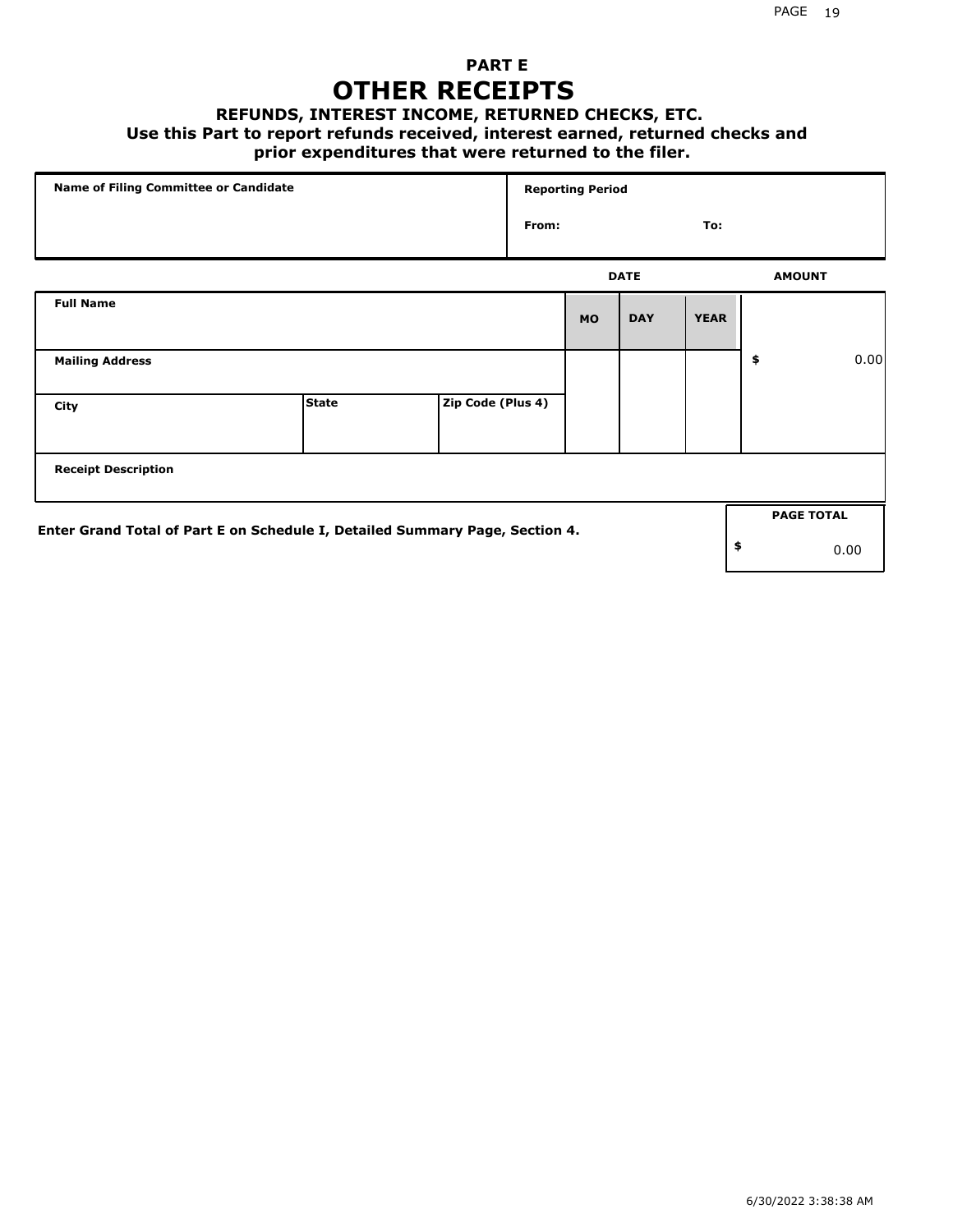#### **SCHEDULE II IN-KIND CONTRIBUTIONS AND VALUABLE THINGS RECEIVED USE THIS SCHEDULE TO REPORT ALL IN-KIND CONTRIBUTIONS OF VALUABLE THINGS**

## **DURING THE REPORTING PERIOD.**

**Detailed Summary Page**

| <b>Name of Filing Committee or Candidate</b>                                                                                                                                | <b>Reporting Period</b> |                |           |
|-----------------------------------------------------------------------------------------------------------------------------------------------------------------------------|-------------------------|----------------|-----------|
| <b>HART FOR PENNSYLVANIA</b>                                                                                                                                                | From:                   | $1/1/2022$ To: | 3/28/2022 |
| 1. UNITEMIZED IN-KIND CONTRIBUTIONS RECEIVED - VALUE OF \$50.00 OR LESS PER CONTRIBUTOR                                                                                     |                         |                |           |
| <b>TOTAL for the Reporting Period</b>                                                                                                                                       | (1)                     | \$             | 0.00      |
| 2. IN-KIND CONTRIBUTIONS RECEIVED - VALUE OF \$50.01 TO \$250.00 (FROM PART F)                                                                                              |                         |                |           |
| <b>TOTAL for the Reporting Period</b>                                                                                                                                       | (2)                     | \$             | 0.00      |
| 3. IN-KIND CONTRIBUTION RECIEVED - VALUE OVER \$250.00 (FROM PART G)                                                                                                        |                         |                |           |
| <b>TOTAL for the Reporting Period</b>                                                                                                                                       | (3)                     | \$             | 0.00      |
| TOTAL VALUE OF IN-KIND CONTRIBUTIONS DURING THIS REPORTING PERIOD (Add and enter<br>amount totals from Boxes 1,2, and 3; also enter on Page 1, Reports Cover Page, Item F.) |                         | \$             | 0.00      |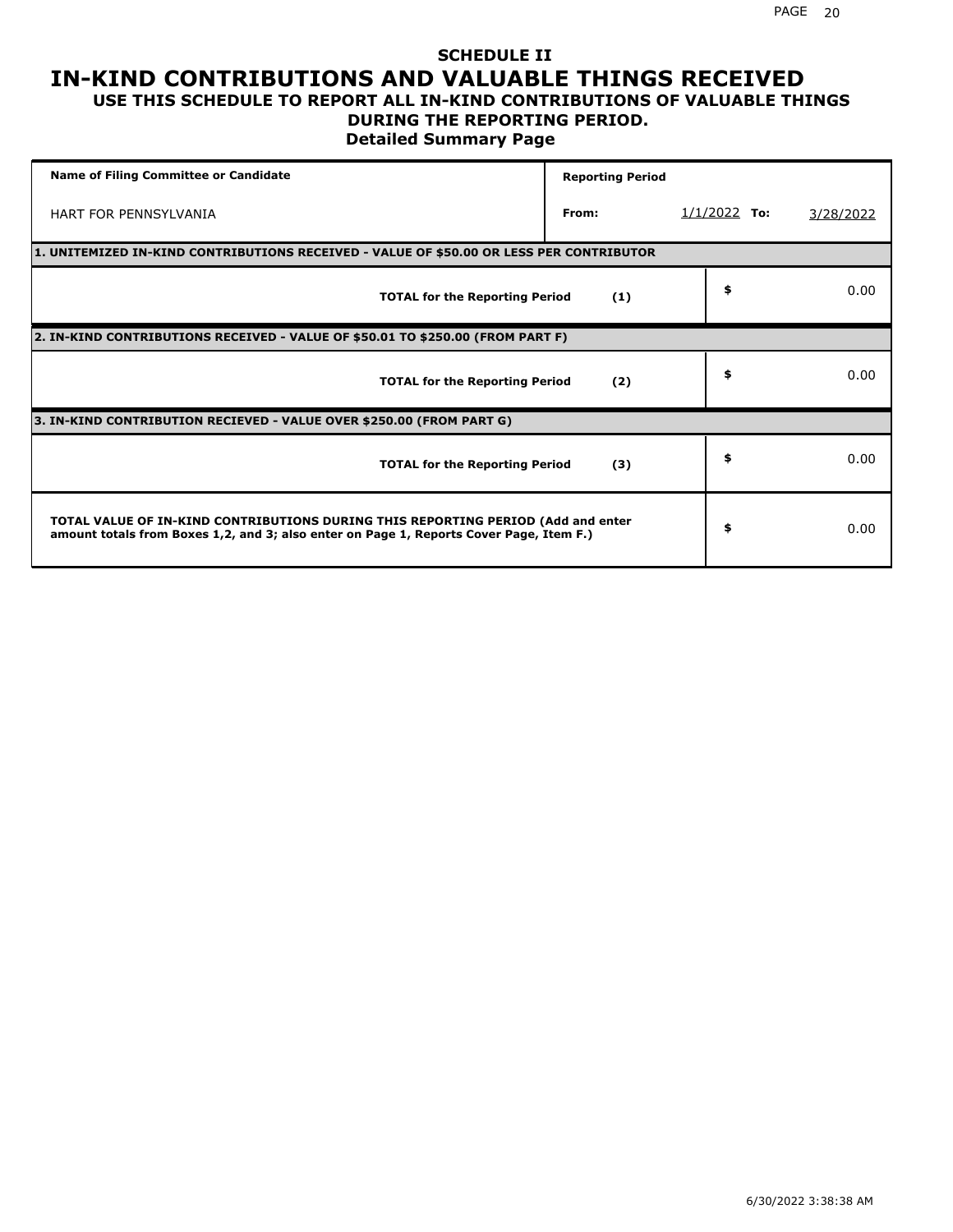## **SCHEDULE II PART F IN-KIND CONTRIBUTIONS RECEIVED**

## **VALUE OF \$50.01 TO \$250.00**

| Name of Filing Committee or Candidate                                                                  |              |                   |           | <b>Reporting Period</b> |             |               |                   |  |  |
|--------------------------------------------------------------------------------------------------------|--------------|-------------------|-----------|-------------------------|-------------|---------------|-------------------|--|--|
|                                                                                                        |              |                   | From:     |                         |             | To:           |                   |  |  |
|                                                                                                        |              |                   |           | <b>DATE</b>             |             | <b>AMOUNT</b> |                   |  |  |
| <b>Full Name of Contributor</b>                                                                        |              |                   | <b>MO</b> | <b>DAY</b>              | <b>YEAR</b> |               |                   |  |  |
| <b>Mailing Address</b>                                                                                 |              |                   |           |                         |             | \$            | 0.00              |  |  |
| City                                                                                                   | <b>State</b> | Zip Code (Plus 4) |           |                         |             |               |                   |  |  |
| <b>Description of Contribution:</b>                                                                    |              |                   |           |                         |             |               |                   |  |  |
| Enter Grand Total of Part F on Schedule II, In-Kind Contributions Detailed Summary Page,<br>Section 2. |              |                   |           |                         |             |               | <b>PAGE TOTAL</b> |  |  |
|                                                                                                        |              |                   |           |                         | \$          |               | 0.00              |  |  |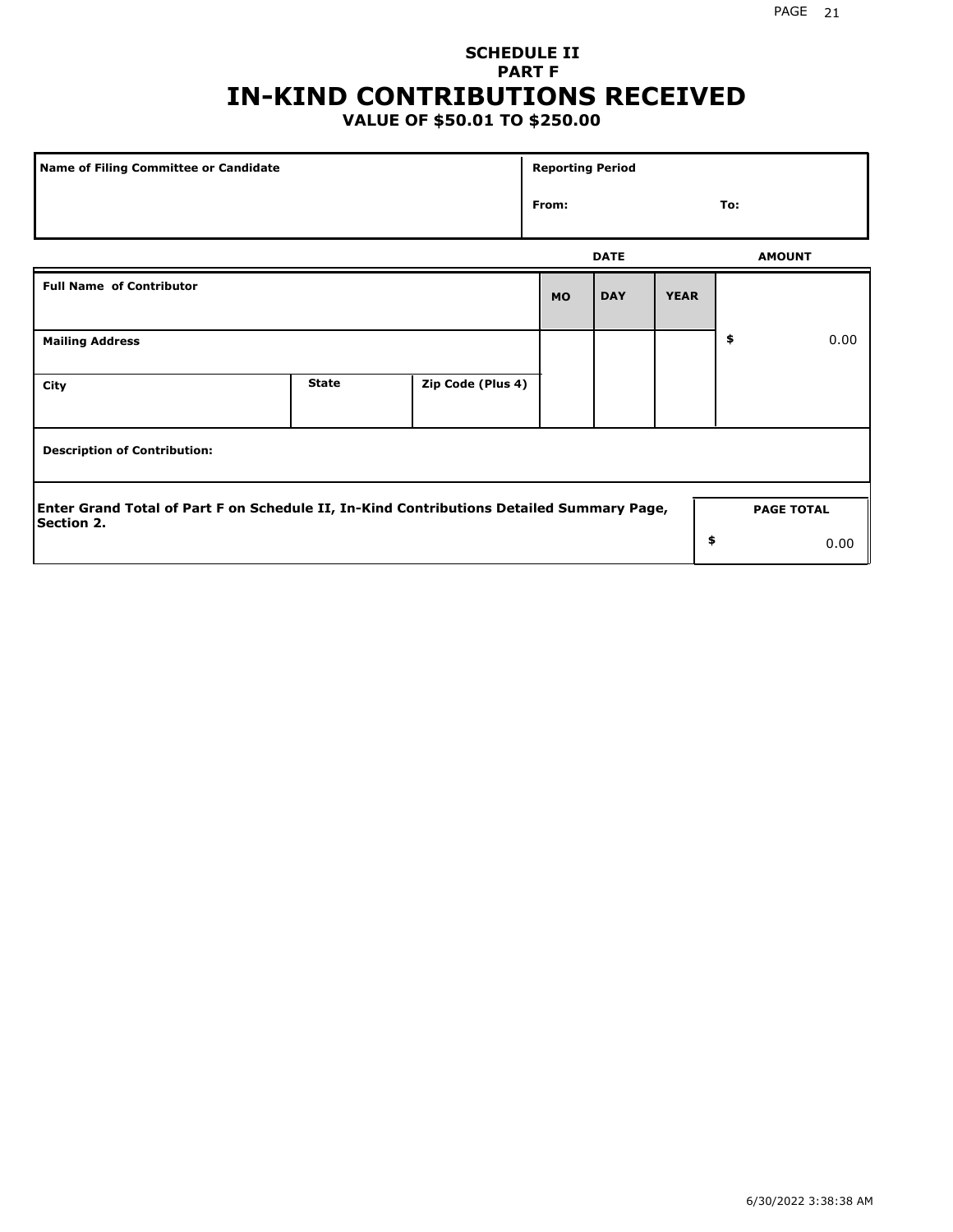#### **SCHEDULE II PART G IN-KIND CONTRIBUTIONS RECEIVED VALUE OVER \$250.00**

| Name of Filing Committee or Candidate                                 |              |      |                  | <b>Reporting Period</b> |       |                   |               |             |    |                                    |
|-----------------------------------------------------------------------|--------------|------|------------------|-------------------------|-------|-------------------|---------------|-------------|----|------------------------------------|
|                                                                       |              |      |                  |                         | From: |                   |               | To:         |    |                                    |
|                                                                       |              |      |                  |                         |       |                   | <b>DATE</b>   |             |    | <b>AMOUNT</b>                      |
| <b>Full Name of Contributor</b>                                       |              |      |                  |                         |       | <b>MO</b>         | <b>DAY</b>    | <b>YEAR</b> |    |                                    |
| <b>Mailing Address</b>                                                |              |      |                  |                         |       |                   |               |             | \$ | 0.00                               |
| City                                                                  | <b>State</b> |      | Zip Code(Plus 4) |                         |       |                   |               |             |    |                                    |
| <b>Employer of Contributor</b>                                        |              |      |                  |                         |       | <b>Occupation</b> |               |             |    |                                    |
| <b>Employer Mailing Address/Principal Place of</b><br><b>Business</b> |              | City |                  | <b>State</b>            |       | 4)                | Zip Code(Plus |             |    | <b>Description of Contribution</b> |

| Enter Grand Total of Part G on Schedule II, In-Kind Contributions Detailed |  | <b>PAGE TOTAL</b> |
|----------------------------------------------------------------------------|--|-------------------|
| <b>Summary Page, Section 3.</b>                                            |  | 0.00              |
|                                                                            |  |                   |